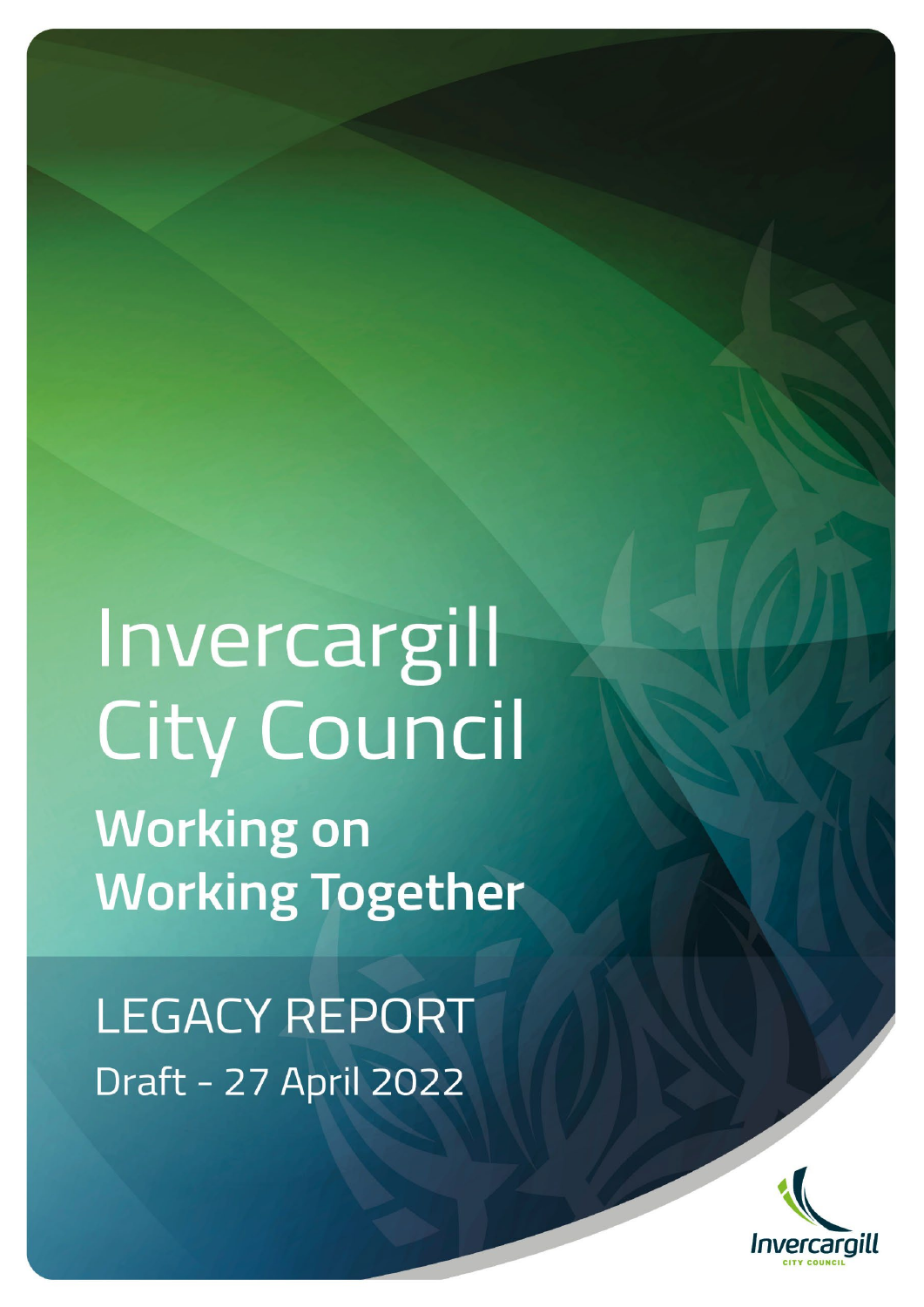# **Contents**

| 1.  |      |                                                                |  |
|-----|------|----------------------------------------------------------------|--|
| 2.  |      |                                                                |  |
| 3.  |      |                                                                |  |
| 4.  |      |                                                                |  |
| 4.1 |      |                                                                |  |
| 4.2 |      |                                                                |  |
| 4.3 |      |                                                                |  |
| 4.4 |      |                                                                |  |
| 5.  |      |                                                                |  |
| 5.1 |      |                                                                |  |
| 5.2 |      |                                                                |  |
| 6.  |      |                                                                |  |
| 6.1 |      |                                                                |  |
| 6.2 |      |                                                                |  |
| 7.  |      |                                                                |  |
| 7.1 |      |                                                                |  |
| 7.2 |      |                                                                |  |
| 7.3 |      |                                                                |  |
| 7.4 |      | Residents' Survey March 2022 - Governance Questions 17         |  |
| 7.5 |      |                                                                |  |
| 8.  |      |                                                                |  |
| 8.1 |      |                                                                |  |
| 8.2 |      |                                                                |  |
| 8.3 |      |                                                                |  |
| 8.4 |      |                                                                |  |
| 9.  |      |                                                                |  |
| 9.1 |      |                                                                |  |
| 9.2 |      | Were There Alternative Approaches Council Could Have Taken? 22 |  |
| 10. |      |                                                                |  |
|     | 10.1 |                                                                |  |
|     | 10.2 |                                                                |  |
|     | 10.3 |                                                                |  |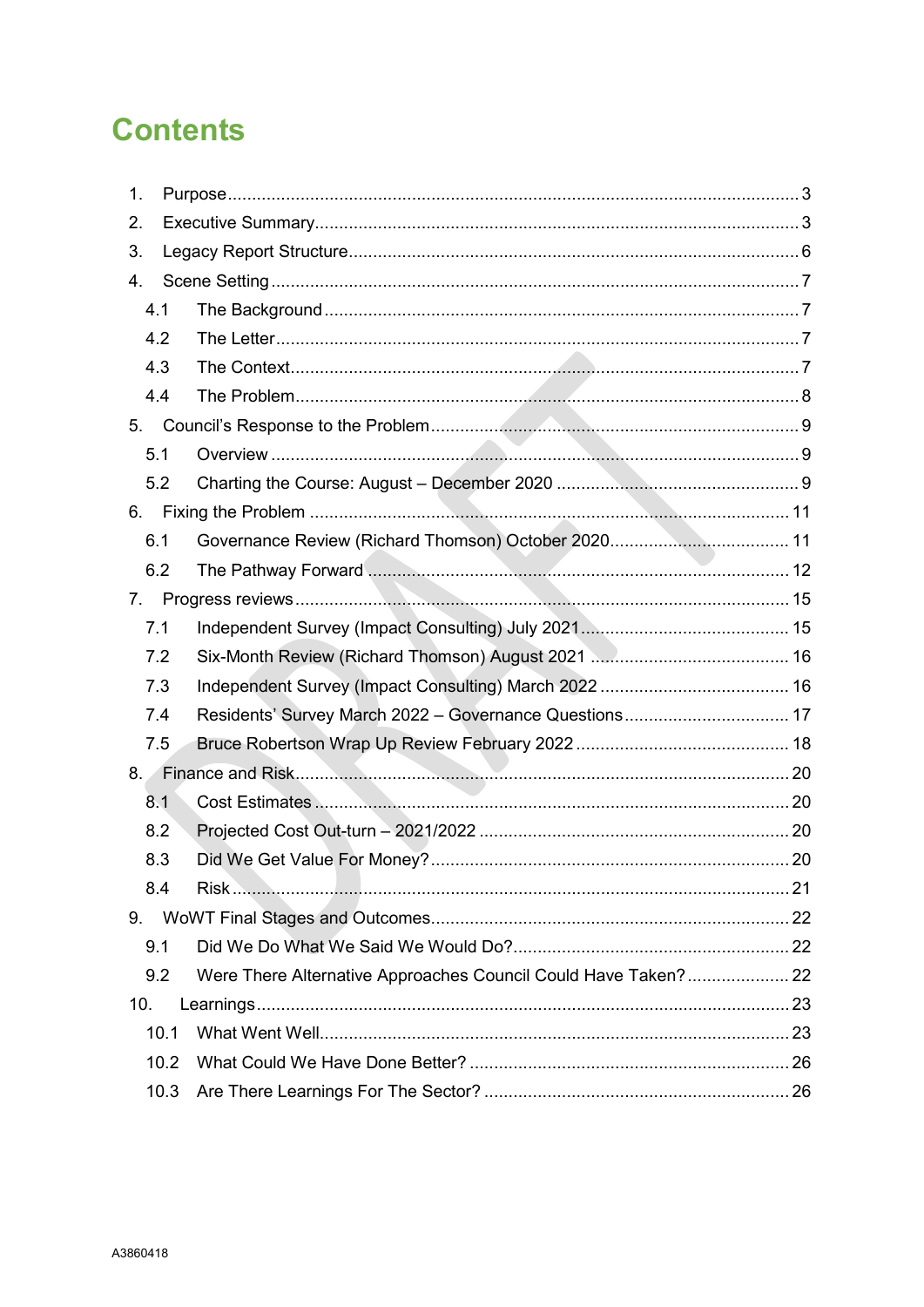# <span id="page-2-0"></span>**1.Purpose**

The purpose of this report is to set out how Invercargill City Council (ICC) took ownership of its own problems, what it did about them, and what were the outcomes and learnings**.**

The report will be of interest to a range of people and organisations and has therefore been prepared with various audiences in mind. These include:

- Presenting a report from ICC to its community on progress in addressing its problems.
- Providing open, honest, and timely information on the outcome of recent activities to potential candidates for the upcoming election.
- Providing comprehensive information to the Department of Internal Affairs on how ICC has addressed the concerns raised in its letter of August 2020.
- Informing the local government sector through a case study in how ICC approached issues that could arise at other local authorities.

This report was prepared at the request of the Project Governance Group. There are four key supporting documents which are attached as a separate addendum (the August 2020 letter from DIA; the Richard Thomson Governance Review October 2020; the Richard Thomson Six Month Review August 2021; and the Bruce Robertson Wrap Up Review February 2022). However, this report itself is a standalone document which can be read without reference to the addenda.

The following acronyms are used throughout the report:

- DIA Department of Internal Affairs ICC Invercargill City Council
- 
- 

EAs – External Appointees PGG – Project Governance Group ELT – Executive Leadership Team WoWT – Working on Working Together

# <span id="page-2-1"></span>**2.Executive Summary**

This report outlines ICC's response to a request from Te Tari Taiwhenua the Department of Internal Affairs (DIA) in August 2020 that it provide assurance and evidence it was taking "proactive steps to restore trust and confidence" following "concerns raised through recent media articles and correspondence…regarding significant conflict among elected representatives and the Chief Executive".

Council governance and management were cognisant of the issues identified in the letter from the DIA and determined to take active steps to address these.

Following a process of review and consideration, the Council agreed upon a course of action to address the issues raised. This was centred on the development and implementation of a forward-looking strategy called "Working on Working Together" (WoWT) which set a new foundation for council activities, identified streams of work and set measured targets for progress.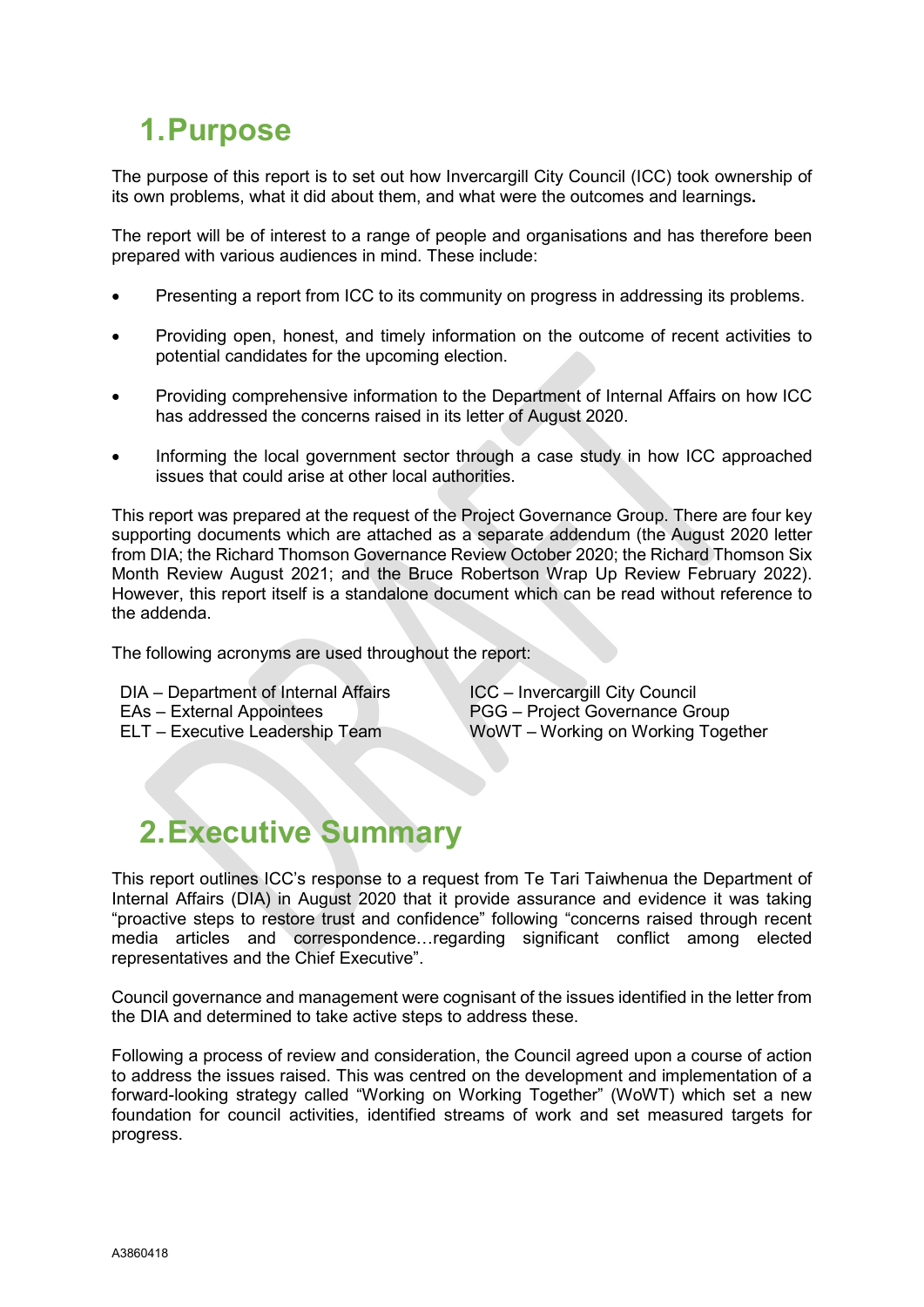The strategy was supported through the appointment of independent active observers known as External Appointees (EAs) and a Project Governance Group (PGG) was established to lead the WoWT strategy and offer guidance. Various working groups were also established to progress key aspects of the strategy.

On behalf of ICC, the PGG ensured that a disciplined approach was taken to all aspects of the strategy. It covered a period of almost 18 months, was delivered at the lower end of the estimated budget, and at its conclusion, the residual risks were few and in common with any organisation led by elected members.

Various improvements have been made at ICC as a result of the strategy and efforts made by the Council over the past 18 months, including a series of "learnings" for the council itself and for other organisations who might face similar issues. This report summarises those learnings, along with setting out the process the Council followed to get itself to this point and look to the future.

Recent self-reviews by councillors concluded, among other things, that there is a majority of elected members who have a clear sense of gains made, but with a slowing in momentum.

The responses to the Residents' Survey indicate that in the eyes of the community, there is still work to be done to improve the governance of Council and to transform it into a high performing Council.

The challenges of the four key issues the Councillors identified through a self-assessment process carried out in late 2020 (absence of leadership, low level of trust, meeting protocols not understood, governance/management split not understood) have largely been met. This is with the exception of fully integrated leadership, but a reasonable work-around has nevertheless enabled improved governance.

The comments of councillors also reflect the ongoing long-term investment needed to maintain those gains – in part because of the conclusion of the WoWT programme but also because of the impact of the upcoming election.

The WoWT programme and governance response has enabled an effective response to the issues identified at the outset of the process, with all recognising they are coming off a lowbase; it is not realistic to aspire to best practice (due to the low base and Mayoral nonparticipation) in the short term.

The conclusion suggests it is time for the Council to move forward without the overt support of the WoWT programme, by taking control of matters and demonstrating to the community that they can have confidence in the core leadership/governance skills of elected members supported by an effective executive leadership team. It is important to recognise, however, that there is some risk of loss of momentum in shifting these activities to business-as-usual, particularly as the local body elections draw closer.

Several key learnings which will stand the Council in good stead in future emerged from the project. These were:

- What good governance looks like
- A well-developed understanding of the interface between governance and management
- How a strong relationship between ELT and Council should function
- The importance of the soft skills the "how" is as important as the "what"
- The need for a proactive approach to communications and the media
- The importance of developing a good relationship with DIA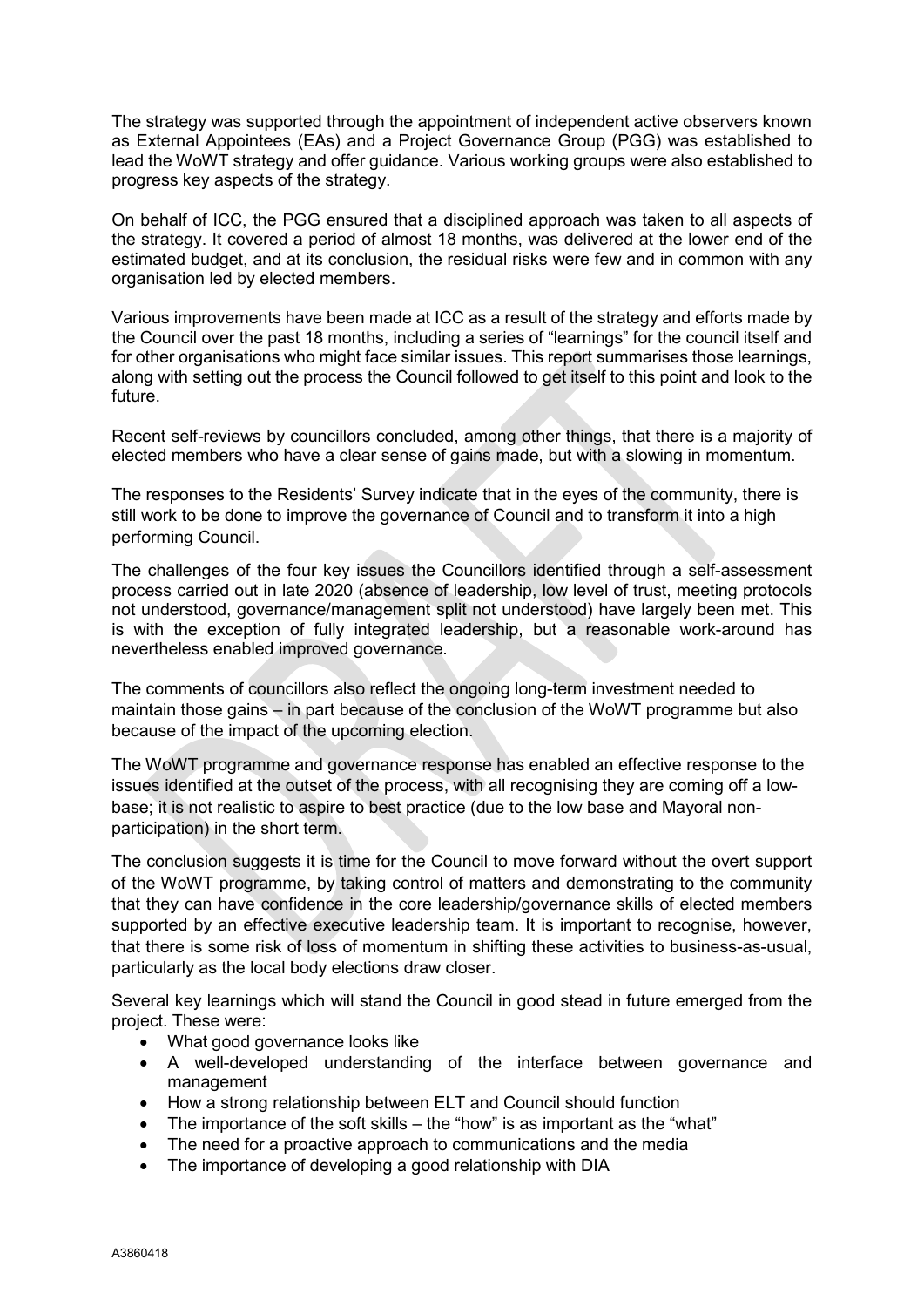In addition, the Council now has in place a professional development programme for councillors, an induction programme for new councillors which continues to be enhanced, and a high standard of reports and advice to councillors.

From a sector perspective, the learnings for councils who may be facing similar challenges can be summarised as follows:

- A structured approach pays dividends
- A simple plan provides clear focus
- A realistic budget is a good investment
- Stakeholder engagement is important
- Communications aren't an add-on
- Leadership roles belong with elected members
- Comprehensive induction programmes are vital
- Relationships with Government agencies are important

Of the seven outcomes Council set itself to work towards, the following five have been achieved:

- 1. the elected Council is able to function as a governing body;<br>2 elected Council members have the understanding required
- elected Council members have the understanding required to carry out their local governance role;
- 3. elected Council members have the capability and knowledge to make decisions effectively;
- 4. elected Council members are able to work effectively with the Council Chief Executive and ELT;
- 5. a lasting legacy for future Councils will be provided.

While there is still work to do, some progress has been made in the remaining two,

- 6. the Mayor, Deputy Mayor, and Committee Chairs are able to provide leadership to other elected members and the Council organisation
- 7. a reputation is established as a high performing Council.

In hindsight, it is not surprising that there is still work to do in some areas as ICC set itself some ambitious goals which in most organisations take years to achieve.

The immediate legacy will be whether, over the next few months and in the run-up to the October 2022 election and beyond, the progress made is maintained and embedded. A test of this will be a good selection of sitting and external candidates to choose from in the upcoming election with the successful mayor and elected members able to form a team to lead Invercargill City into the future.

In our view the resulting suite of foundation documents, processes and tools and the positive culture created through WoWT, must be embedded throughout the Council and the organisation to support the standard of service delivery expected from a high performing council.

Finally, we believe that Council can now confidently demonstrate that it has addressed the concerns laid out in the DIA letter.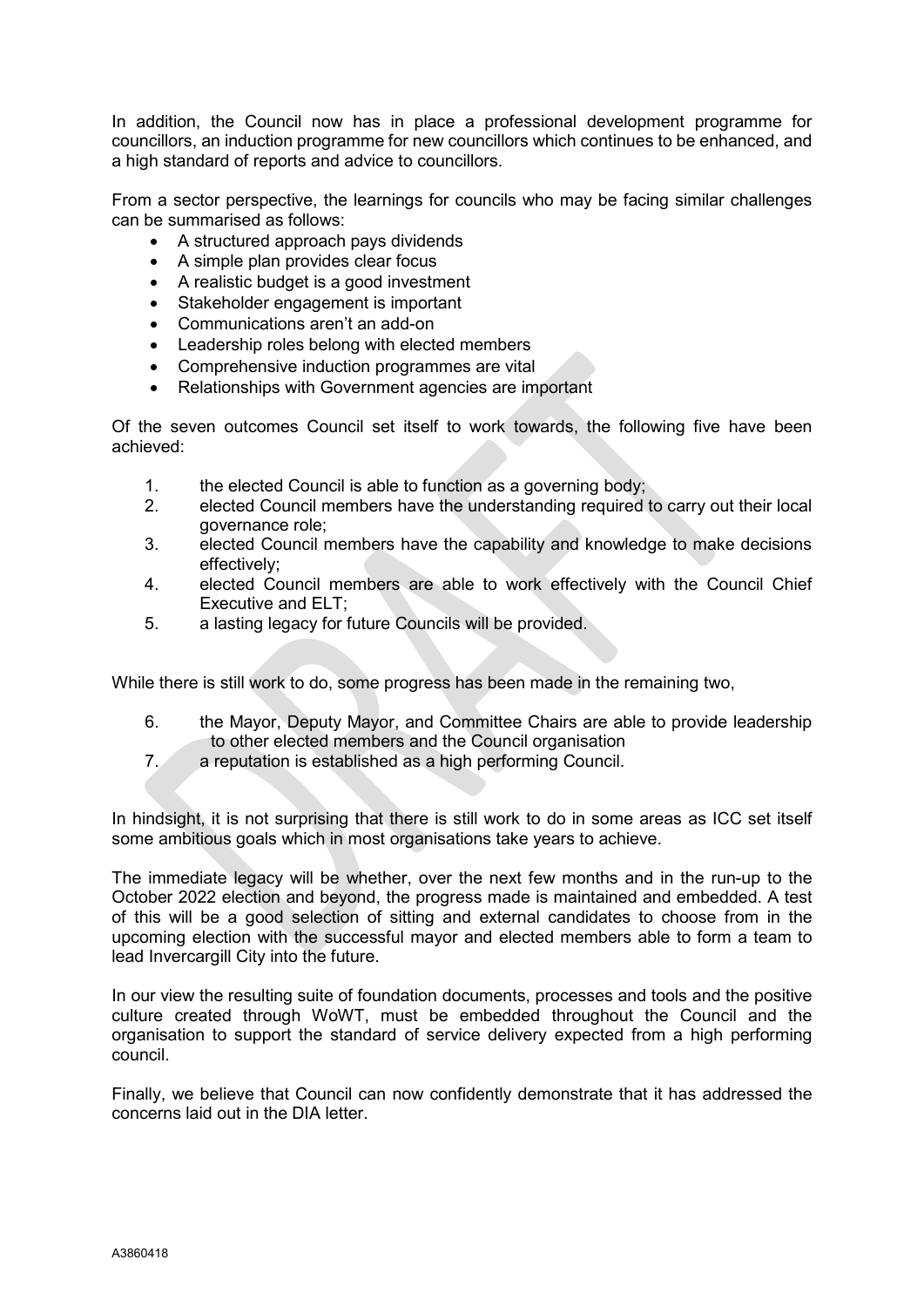# <span id="page-5-0"></span>**3.Legacy Report Structure**

This report provides a snapshot of the process ICC followed to address governance issues raised by the DIA, and which they were already aware of themselves. It also aims to capture the outcomes and learnings made throughout the process in order to report back to the community and to provide assistance to other organisations which might find themselves in a similar situation.

Key to the process was the simplicity of its over-arching strategy, which helped everyone work together and keep on the same page. Underlying that simplicity was a complex piece of work that sought to address relationships, ways of working and organisational culture issues in a way that had structure, clear objectives, support mechanisms and measurable targets. In order to capture that process, this report offers:

- **[Scene setting \(section 4\)](#page-5-1)** and the Council's **[response to the problem \(section](#page-8-0)  [5\)](#page-8-0)** – describing what the issues were, the context in recent city history and how the council approached the matter.
- **[Fixing the problem \(section 6\)](#page-10-0)** a detailed account of the steps the council took to identify, accept and address the issues.
- Summaries of the various **[progress reviews \(section 7\)](#page-14-0)** which were key to measuring progress and keeping the programme on track.
- **[Finance and risk \(section 8\)](#page-19-0)** summarising the budget process, value of the work, and risk strategies

<span id="page-5-1"></span>Key to the report are the final sections summarising the programme's **[final stages and](#page-21-0)  [outcomes \(section 9\)](#page-21-0)** and the **[learnings \(section 10\)](#page-22-0)**, which are highlighted in the executive summary above and set out in further detail to conclude the Legacy Report.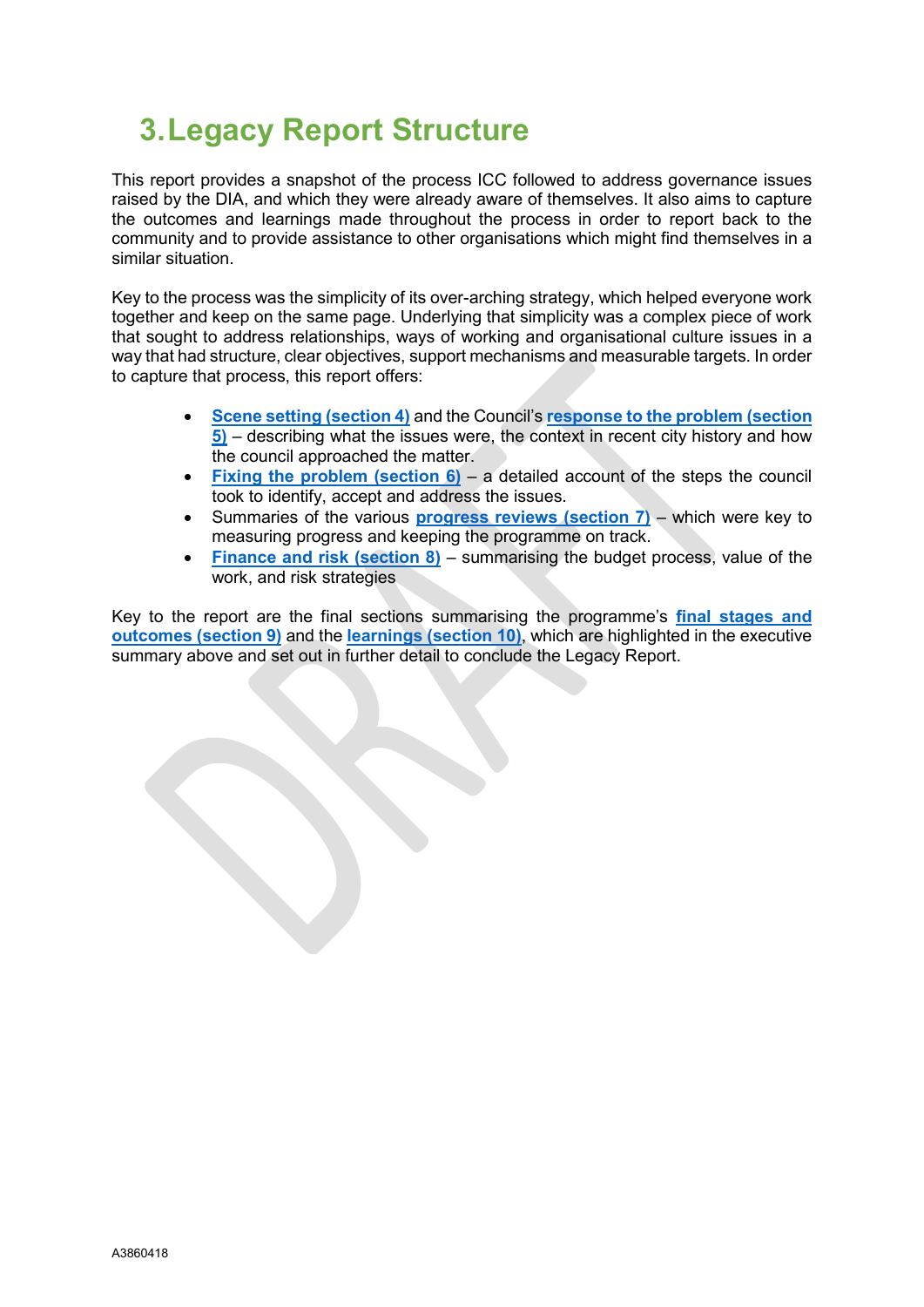# <span id="page-6-0"></span>**4.Scene Setting**

## <span id="page-6-1"></span>**4.1 The Background**

In the months leading up to August 2020, ICC elected members were involved in a series of public disagreements over a range of issues. They included wide-ranging media coverage of disputes between individual members and involving the Chief Executive, and leaked information about Code of Conduct complaints. Headlines in the local news media were often focused on personalities at a time when the Council organisation was also debating and endeavouring to deliver a series of key capital projects including the Southland Museum and Art Gallery redevelopment, the future of Anderson House, investment in the City Block development, the Water Tower, Rugby Park redevelopment, and a substantial upgrade of city streets.

## <span id="page-6-2"></span>**4.2 The Letter**

The genesis of the WoWT strategy was a letter received on 18 August 2020 by the Mayor and Chief Executive from the Director Ministerial Advice, Monitoring, and Operations, Policy, Regulation and Communication Branch of the DIA.

The letter indicated the DIA was acting on recent media coverage and as a result of correspondence it had received. It requested assurance and evidence that "the Council is taking proactive steps to restore trust and confidence in its ability to meet the Crown's expectations of a high performing Council".

This letter is reproduced in full as Addendum One.

# <span id="page-6-3"></span>**4.3 The Context**

The letter followed a recent period of change across the Council's senior leaders and some turbulence in the elected Council.

## **Senior Leadership**

At that time, the Chief Executive had been in situ for two years. Her predecessor had been in his role for 32 years. Only one member of the previous Management Team was still part of the new Chief Executive's team with the rest of the team consisting of one permanent appointment complemented by several acting roles. At that point, only one of the team was resident in Invercargill.

## **The Elected Council**

As a whole, the elected Council had remained largely unchanged for a number of years, with most members serving for several terms: it was led by a Mayor in his ninth term (27 years), and of the 12 current councillors one had served for seven terms, one for six terms, one for five terms, two for four terms, one for three terms, four for two terms, and three for one term. During the 18-month course of WoWT, one councillor (then Deputy Mayor Biddle) resigned and a new, first-term councillor was elected (Cr Lush).

Over the length of the Mayor's tenure, there have been seven deputy mayors, two of whom are on the current Council. On the resignation of then Deputy Mayor Biddle in October 2020, the Mayor appointed Cr Clark as Deputy Mayor.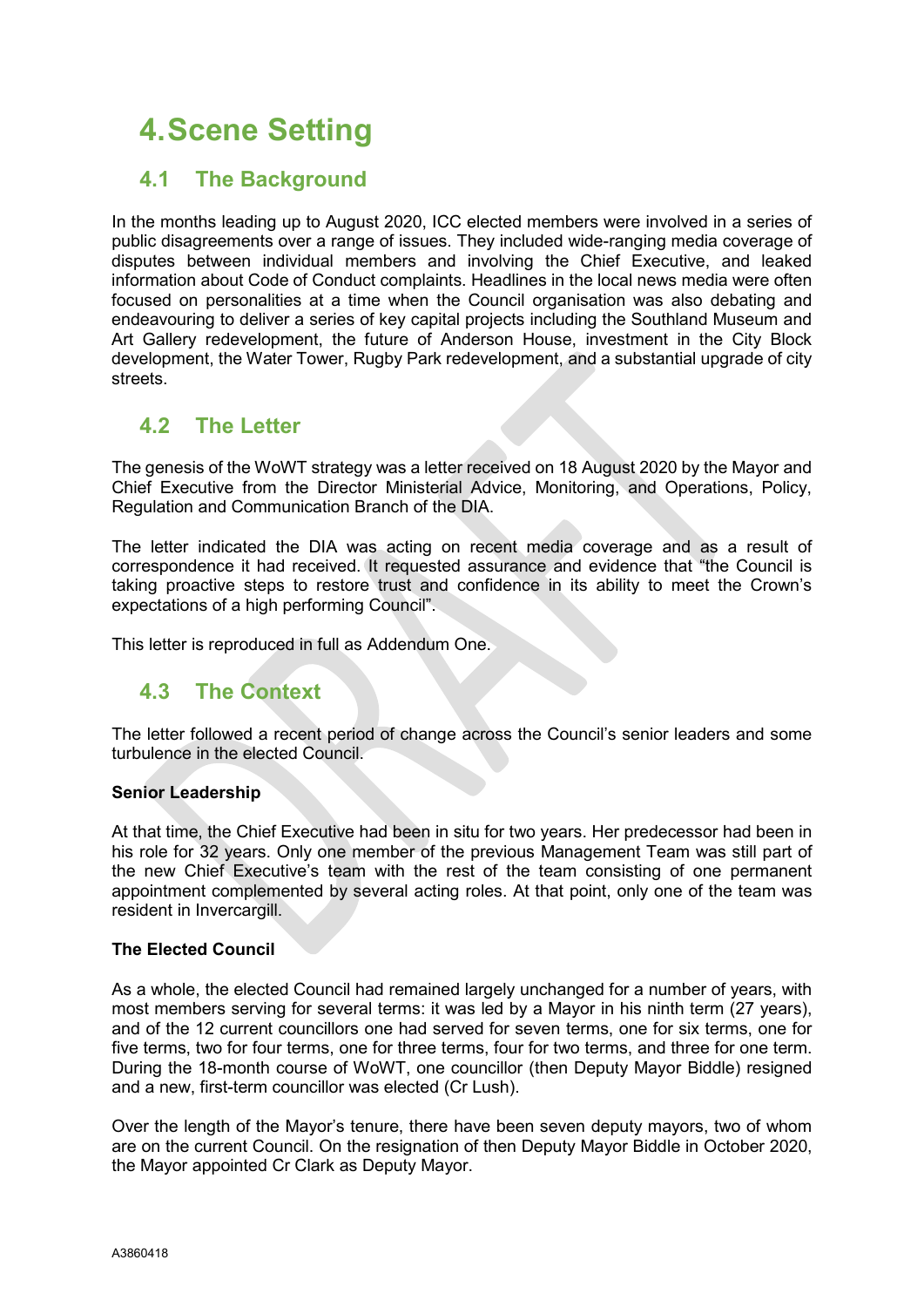### **Earlier Actions to Address Issues**

Prior to the August 2020 DIA letter, the Council had recognised some of the issues of concern and taken steps to address these. A new committee structure consisting of two committees of Council – Performance Policy, and Partnerships and Infrastructural Services was put in place in May 2020. Between them, these committees had decision-making power for everything but "*those powers reserved to a Council by the Local Government Act 2002".* This includes powers such as setting a rate, adopting bylaws, borrowing money, appointment of a Chief Executive, key actions under the Resource Management Act, remuneration and employment policies, amending standing orders and other, similar high-level powers.

The Council formalised the existing weekly Chairs' meeting by appointing chairs and deputies for both committees to it and renaming it the Chairs' Group. These four people together with the Mayor and his deputy formed the Chairs' Group. They also invited the CEO to attend the group. The purpose of this Group was to manage the political processes necessary to ensure the effective functioning of the Council's governance structure. In its earlier stages there was some discontent from some elected members around the role of this group. This was allayed when the decision to circulate notes from the meetings to all elected members was made and the practise of getting these out very soon after the meetings were held was put in place.

In mid-late 2020 Council was turning its mind to the 2021-2031 Long Term Plan. To support this process, a decision-making framework was put in place for Strategic Projects.

## **Code of Conduct and Legal Matters**

Around this time there were a number of Code of Conduct complaints in play. These variously involved the Chief Executive, Mayor, the then Deputy Mayor and three other councillors. The majority of the complaints, once investigated, were upheld with a range of outcomes as a result, from formal apologies to no further action being taken.

Following a column in 2015 defamation proceedings were brought against the Mayor by Cr K Arnold (who retired from Council at the 2019 Elections) with the trial finally being held in late 2019. Following a number of months of negotiations, the Council was served with proceedings by the Mayor, in February 2020, seeking the recovery of costs he incurred in defending himself those proceedings. This litigation is still before the Courts.

As previously noted, in the months leading up to the DIA letter, media coverage of Council activities was increasingly focused on these and other disputes between elected members. Correspondence was received by DIA raising concerns about significant conflict among elected representatives and the Chief Executive.

## <span id="page-7-0"></span>**4.4 The Problem**

As described in the sections above, the Council was facing a range of issues and challenges both externally and internally which had built up over many months and years. These came to a head with the DIA letter. A subsequent review of Council governance found that the organisation was suffering from a "leadership void" which was affecting its ability to deliver for the city.

The problem therefore was how to restore trust and confidence in the Council, in the eyes of its own community, the DIA acting on behalf of the Crown, and arguably the wider local government sector.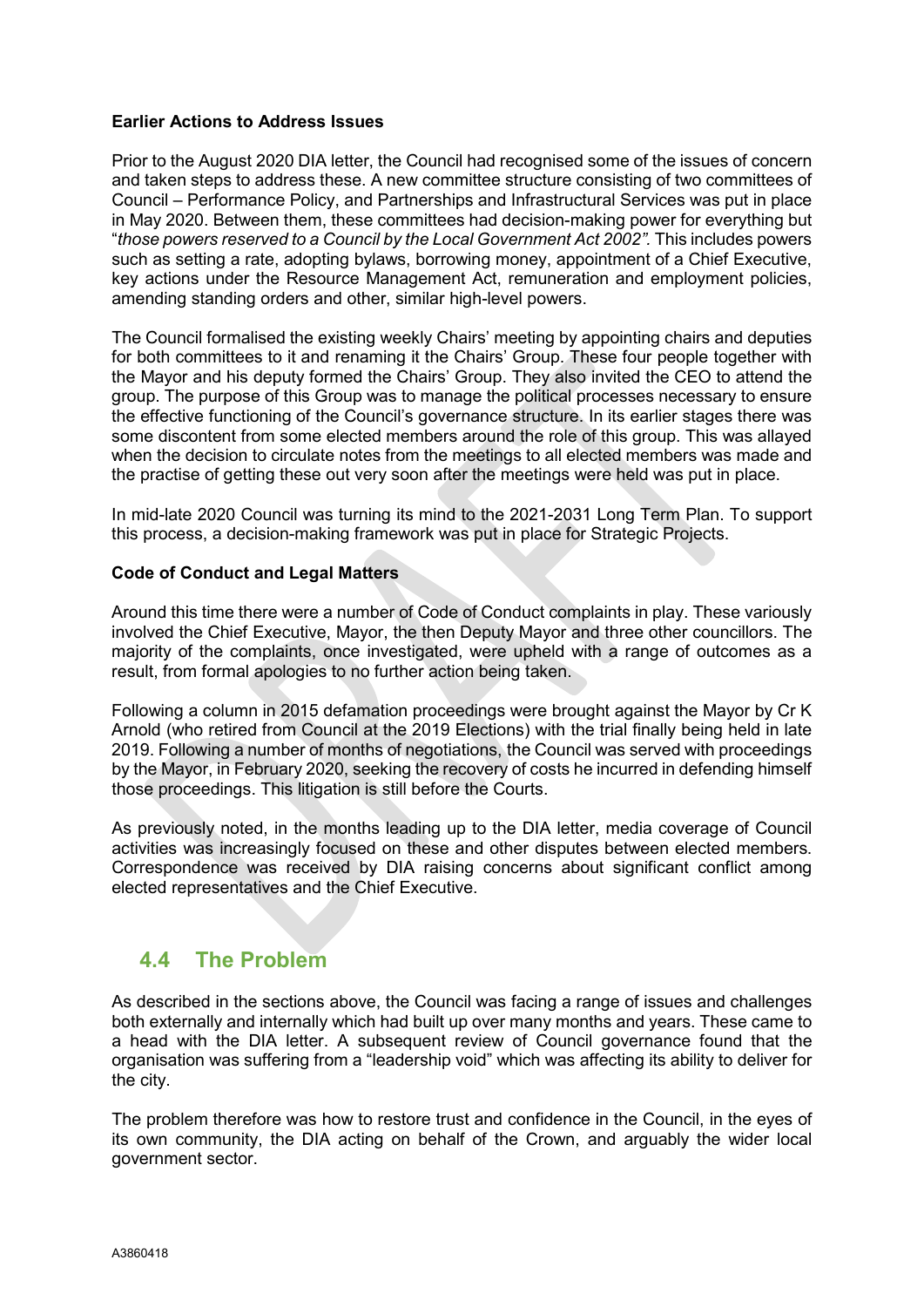# <span id="page-8-0"></span>**5.Council's Response to the Problem**

## <span id="page-8-1"></span>**5.1 Overview**

The Council recognised the issues raised in the DIA letter and determined it would work proactively to take ownership of the problem and address the issues raised. It immediately resolved to commission an independent report into the current standard of governance at ICC against expectations in the Code of Conduct, a summary of the key issues impacting on council performance and a plan for the way forward.

There were three key strategies which were developed as a result of the findings in this report:

- the establishment of EAs to support a response to the issues raised in the letter
- the creation of a time-bound, measurable action-focused strategy (WoWT) to address the issues raised
- the establishment of working groups to lead the various work streams of the project.

# <span id="page-8-2"></span>**5.2 Charting the Course: August – December 2020**

- In response to the letter received from the DIA on **18 August 2020** (refer addendum Document A), on **25 August 2020** Council determined to proactively address the issues raised. They also resolved to appoint Bruce Robertson, the independent Chair of Council's Audit and Risk Committee, also as their independent governance advisor. At this meeting, the Council requested Mr Robertson prepare an initial overview of key issues affecting governance and management of Council. This review was to take the form of a self-assessment by each councillor and the Chief Executive. The intention was that this initial self-assessment be used to inform the Terms of Reference for the independent evaluator of what was considered by councillors and the Chief Executive themselves to be the matters most affecting the collective ability to provide effective leadership and retain the confidence of the community.
- On **27 August 2020**, the Council resolved to appoint Richard Thomson to undertake the evaluation of the current standard of governance performance at the Council.
- On **3 September 2020**, the Council received Mr Robertson's report which identified four key issues:
	- 1. There is an absence of effective senior leadership among elected members
	- 2. There is a low level of trust and respect between members, verging on instances of alleged bullying and threatening behaviour
	- 3. The standard protocols on meeting and decision-making are neither well understood nor necessarily observed, and in some instances abused
	- 4. The governance/management split is not understood reflecting a polarised view of the role and performance of the management.
- On **12 November 2020**, the Council voted unanimously to receive Mr Thomson's Independent Governance Review including all its recommendations. This is attached as addendum Document B. A summary of the findings of the Thomson Report below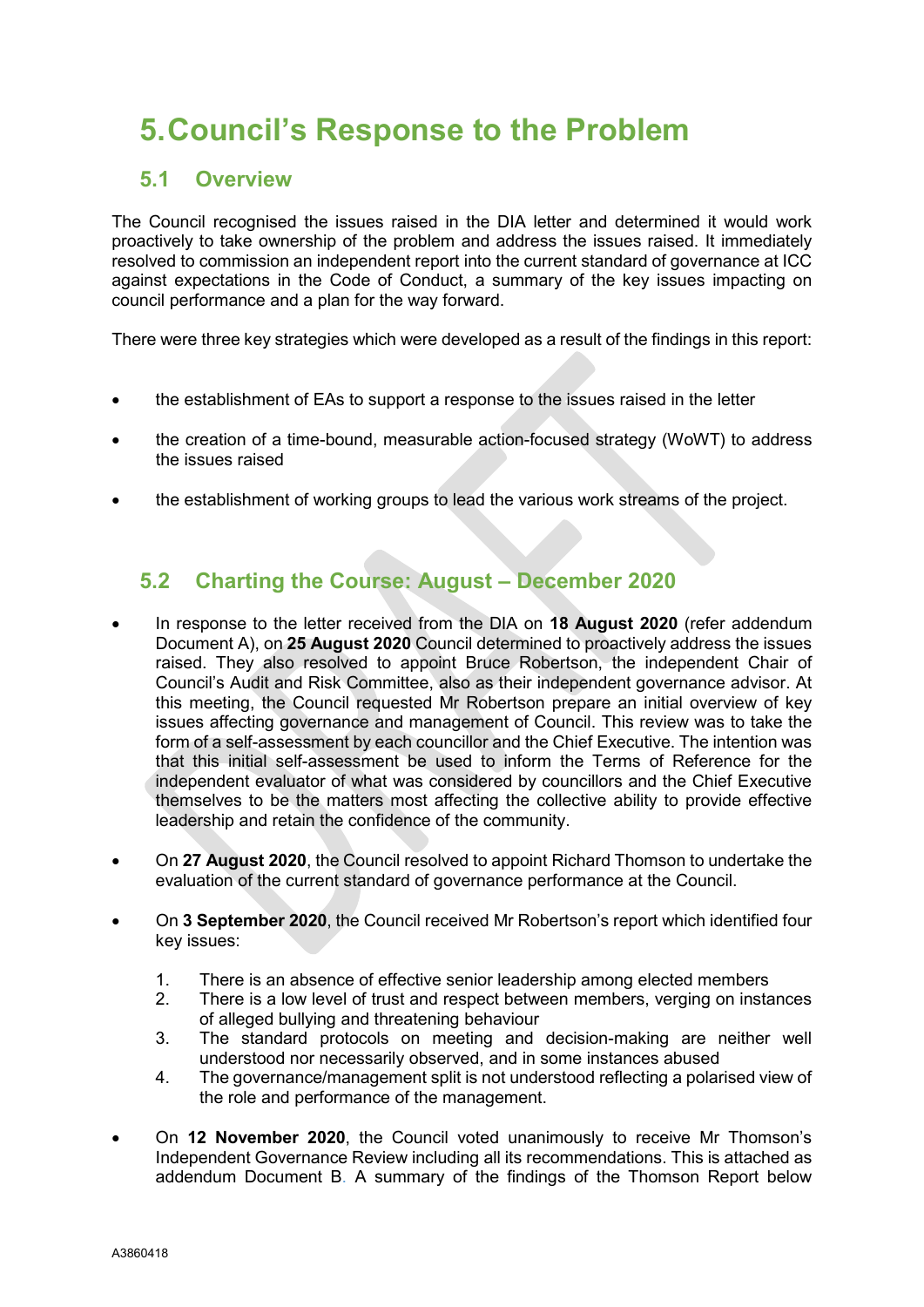provides more information on his findings and recommendations. At the same meeting, the Council also unanimously accepted all the staff recommendations which included developing a time bound Action Plan to implement these recommendations.

- On **13 November 2020**, the Council advised DIA of their resolutions and next steps.
- Also on **13 November 2020,** the full Council invited the media in for a briefing on the situation around the DIA letter and how they had unanimously agreed to address it. This followed a communications strategy which had been agreed by Council and aimed to highlight the efforts of members to work collaboratively to address the issues ahead. Unfortunately, to the surprise of the Council, the Mayor chose to speak out against the Council resolutions despite having moved and voted for them. This once again shifted the media focus to the disputes between elected members, rather than the substance of the report, and was a significant disappointment to many elected members.
- On **14 December 2020**, the Risk and Assurance Committee was advised that the indicative costs of delivering the plan were \$310,000 (exclusive of travel and accommodation costs) for the seven months to June 2021 and up to \$420,000 for the following 12 months. They requested that the PGG monitor this budget, the risk register, and provide granularity on the budget estimates for the 2021/22 year.
- At its meeting on **15 December 2020**, as a result of a recommendation in the Thomson Report to bring in EAs, Council appointed Jeff Grant and Lindsay McKenzie to the positions.
- A Project Director, supported by a Directorate made up of staff and external advisers, was appointed in **mid-December 2020.**
- The first meeting on the PGG was held on **16 December 2020** and it has subsequently met monthly since February 2021. Agendas for these meeting are available to all Councillors. This group makes recommendations to Council and provides updates and decisions to Council at its monthly meetings.
- The Action Plan signed-off by the Council on 12 November 2020 was based on three premises: Building Strong Foundations, Strengthening the Team, and Measuring Progress. This plan and its governance framework were subsequently captured on one page entitled "Working on Working Together".
- Four phases of the WoWT strategy were described: phase  $1 -$  establishing the programme and getting it underway (November-December 2020), phase 2 – identification of changes and improvements (January-June 2021), continuation of changes and improvements (July-December 2021), and consolidating and embedding changes (January-June 2022). These phases overlayed each other and changed slightly as the project progressed.

In summary, over a relatively short period of time most members of the Council demonstrated that they could unite to address their problems and work with the Chief Executive on what needed to be done. The foundations of a strong working relationship with DIA were also built.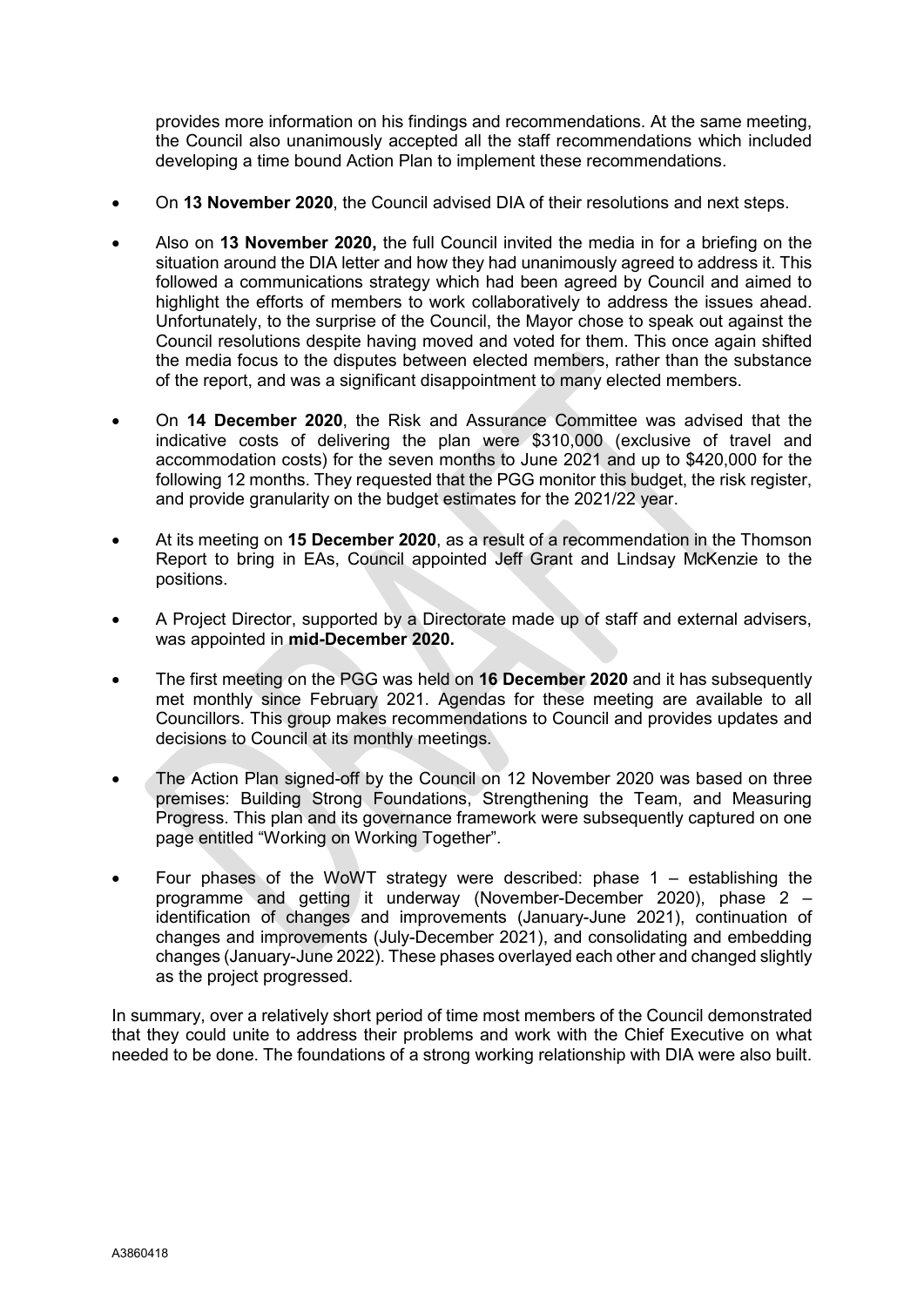# <span id="page-10-0"></span>**6.Fixing the Problem**

# <span id="page-10-1"></span>**6.1 Governance Review (Richard Thomson) October 2020**

The first independent governance review carried out by Richard Thomson set out seven key themes, under which it described the Council's governance problems, however it continued to come back to the "leadership void" as the organisation's key issue. The report found that the leadership void was largely due to Mayor Sir Tim Shadbolt's struggles to fulfil significant aspects of his role. This was evidenced through interviews with Councillors and the Mayor himself, senior staff, a review of council meeting videos and documents, and an unprompted contact by three "southern mayors".

The report went on to set out concerns under a further six key themes:

- "The impact of a new CEO" outlining tensions between some elected members and the CEO who was appointed in 2018 with a mandate to make broad change across the organisation.
- "Election of Councillor Clark" highlighting elected member concerns about the polarising nature of their interactions with Deputy Mayor Nobby Clark.
- "Breakdown in CEO and Mayoral relationship" noting that this lack of relationship contributed further to the leadership void.
- "Continuing stone-in-the-shoe issues" setting out a range of city projects and decisions that elected members disagreed on and continued to be debated without firm resolution.
- "Relationships between councillors" outlining Code of Conduct complaints and external investigations that suggested the Council was struggling to effectively work together.
- "General state of the city" which the report contended was in good health, despite the governance and relationship issues. But the combined matters above raised risks about the Council's ability to collectively lead a coherent development of the Long Term Plan.

Overall, the report reflected an elected council which was affected by a breakdown in relationships and lack of shared culture. Without effective political leadership to manage elected members during meetings and steer the group toward decision points and outcomes, the result was a council struggling to make decisions and in need of guidance.

The report also referred to the public perception of the Council, noting the risk that "continued disharmony in Governance, and the leadership void" could result in: "A continuing decline in public confidence that impacts both morale and the commitment to continue by competent Councillors. There is a strong view from a number of Councillors that this is already impacting. A significant number cited a view that the public perception of them is a significant cause of the DIA interest".

The report contended, however, that with a range of recommended activities and interventions, the council could improve its governance and get back on track. These included: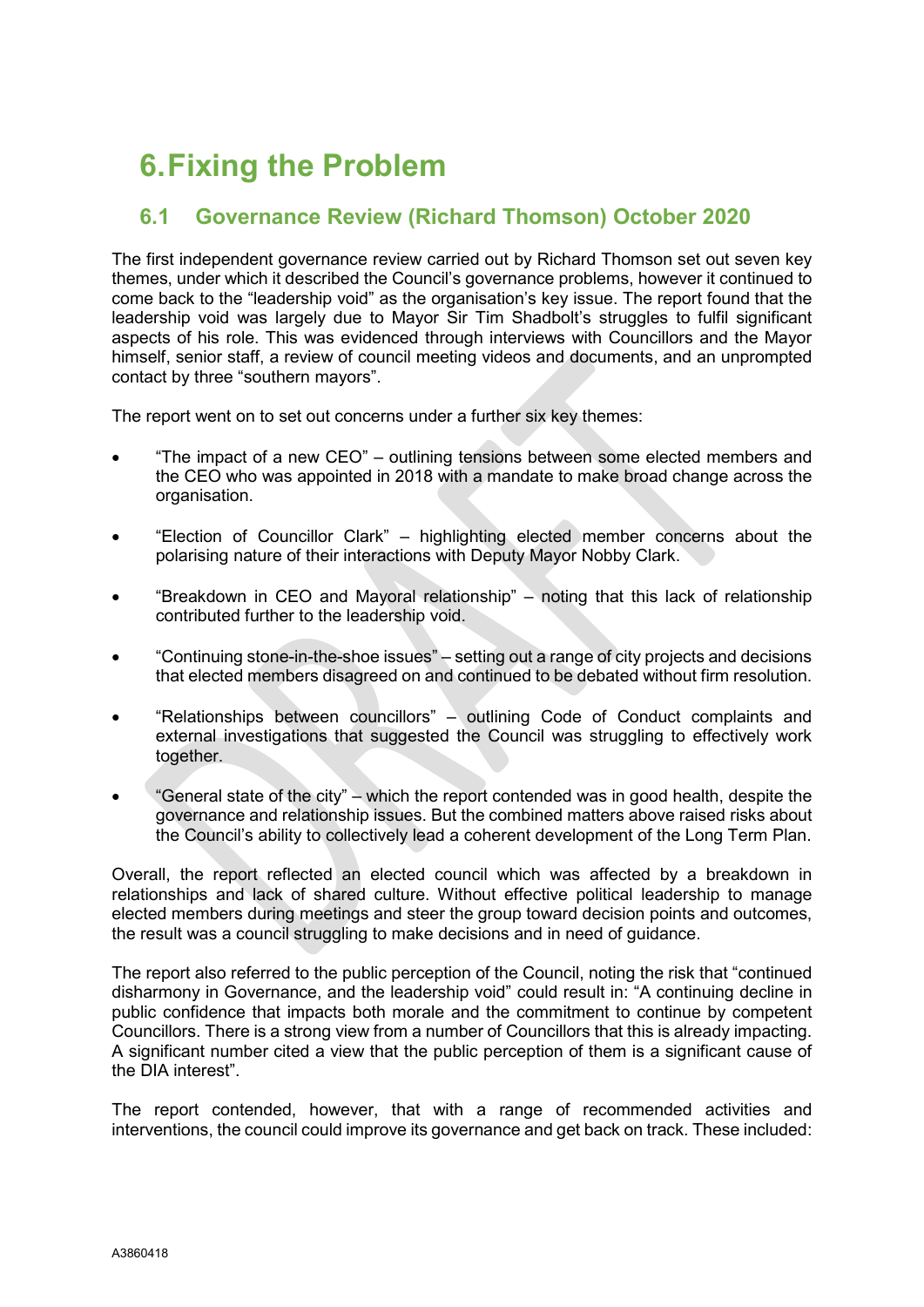- Appointing two independent "active observers" to act as part of the elected council and guide the governance process.
- Through an understanding with the Mayor, having a Deputy Mayor who is able to represent the broad wishes of most councillors, can work closely with staff and operates within clear delegations and responsibilities.
- Retaining the new two committee-of-the-whole structure to support decision-making processes.
- Investing in governance training for councillors.
- Holding an independently facilitated workshop to address some of the key issues including key community projects – to develop an agreed approach to address them and start to rebuild relationships and focus the council on the future.
- Establishing regular review and performance measurement processes for the council.

## <span id="page-11-0"></span>**6.2 The Pathway Forward**

The Council unanimously agreed to receive the Thomson Report in November 2020. At the same time, it adopted a series of staff recommendations which set a path forward to address the issues raised in the Thomson Report, document progress and measure outcomes.

## **WoWT Strategy**

The strategy at the heart of the pathway forward recognised that time, effort, and innovative thinking on the part of staff, management, and elected members was required in order to address the key issues. Both "what" needed to be done and "how" it was done needed to be addressed and a plan set out. It was really about getting the Council **Working** on **Working** Together – hence the strategy name.

At the same time as having a presence at the Council table and playing a leadership role in the Chairs' Group, the EAs played key roles in both the PGG and the working groups. In the latter, in particular, they brought external experience (e.g. media and communications) and suggestions (e.g. professional development) and were able to lead the more challenging discussions in a non-threatening way (e.g. how best to support the Mayor).

The Project Director and his directorate, which included external advisers, were also critical to the project's success. Their skillsets included expert advice on democracy services, communications, and strategy. This team ensured that momentum was maintained, everything was well-documented and people were "kept on task".

"What's measured gets managed" was also an important underpinning strategy. Measurements ranged from six-monthly reviews to monthly outcomes measurements.

#### **Implementation Plan**

The plan to implement the Council resolutions arising from the October 2020 Thomson Report was encapsulated in a one-page framework titled "Working on Working Together".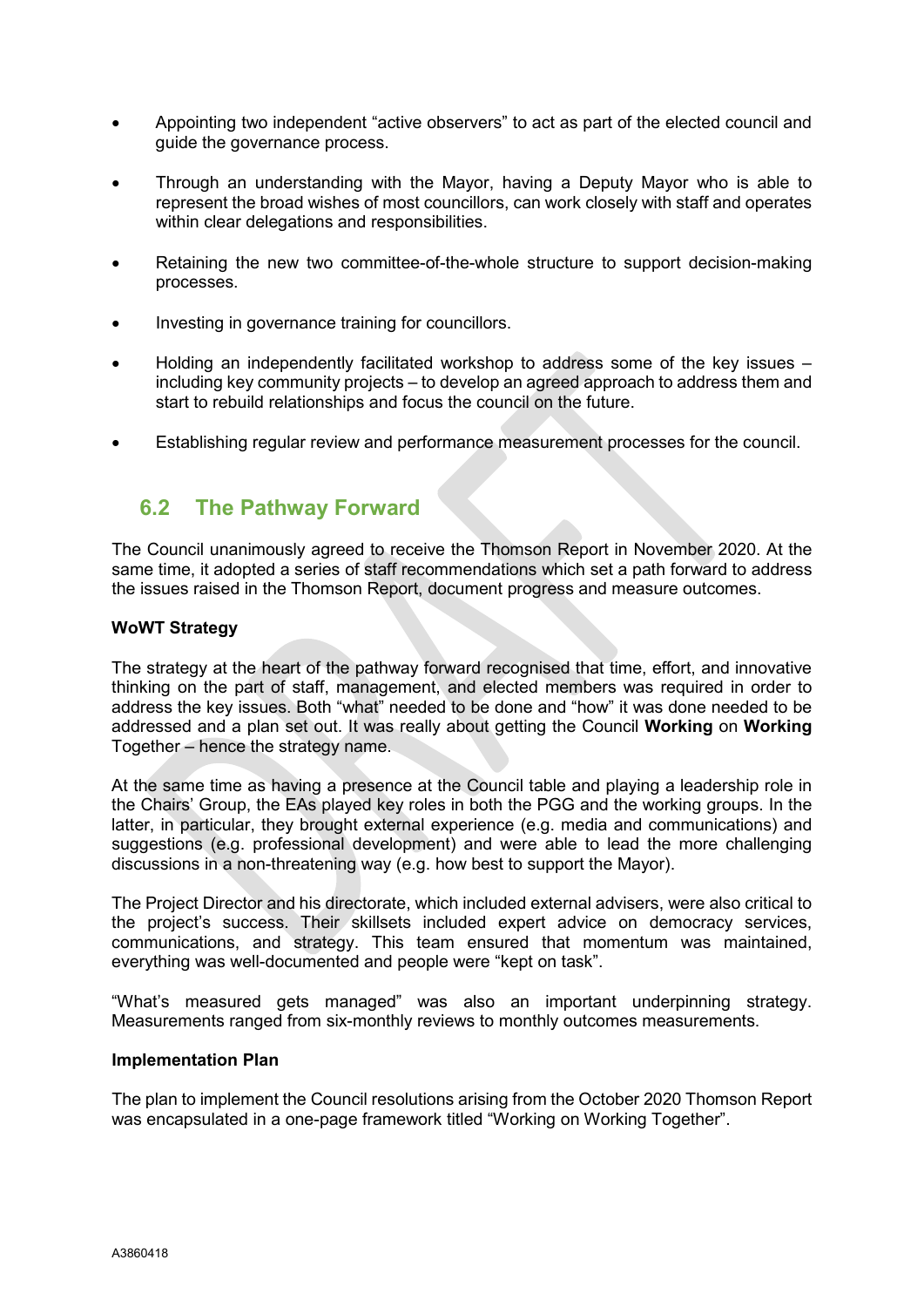The benefit of the one-page strategy was to visually bring all the issues together, show how everything is connected, and keep the focus on the key outcomes and initiatives needed to address the problem. It went through various phases, one of which is reproduced below.



The WoWT Strategy encapsulates the following:

**Identifying clear outcomes** as an overarching direction (keeping the focus on the big picture) against which activities were measured. They were:

- 1. the elected Council is able to function as a governing body
- 2. the Mayor, Deputy Mayor, and Committee Chairs are able to provide leadership to other elected members and the Council organisation
- 3. elected Council members have the understanding required to carry out their local governance role
- 4. elected Council members have the capability and knowledge to make decisions effectively
- 5. elected Council members are able to work effectively with the Council Chief Executive and ELT
- 6. a lasting legacy for future Councils will be provided
- 7. a reputation is established as a high performing Council.

**Taking a phased approach** to the work ahead – with time bound work programmes.

**Setting a clear structure** and identifying who does what.

**Agreeing the building blocks** to deliver the outcomes: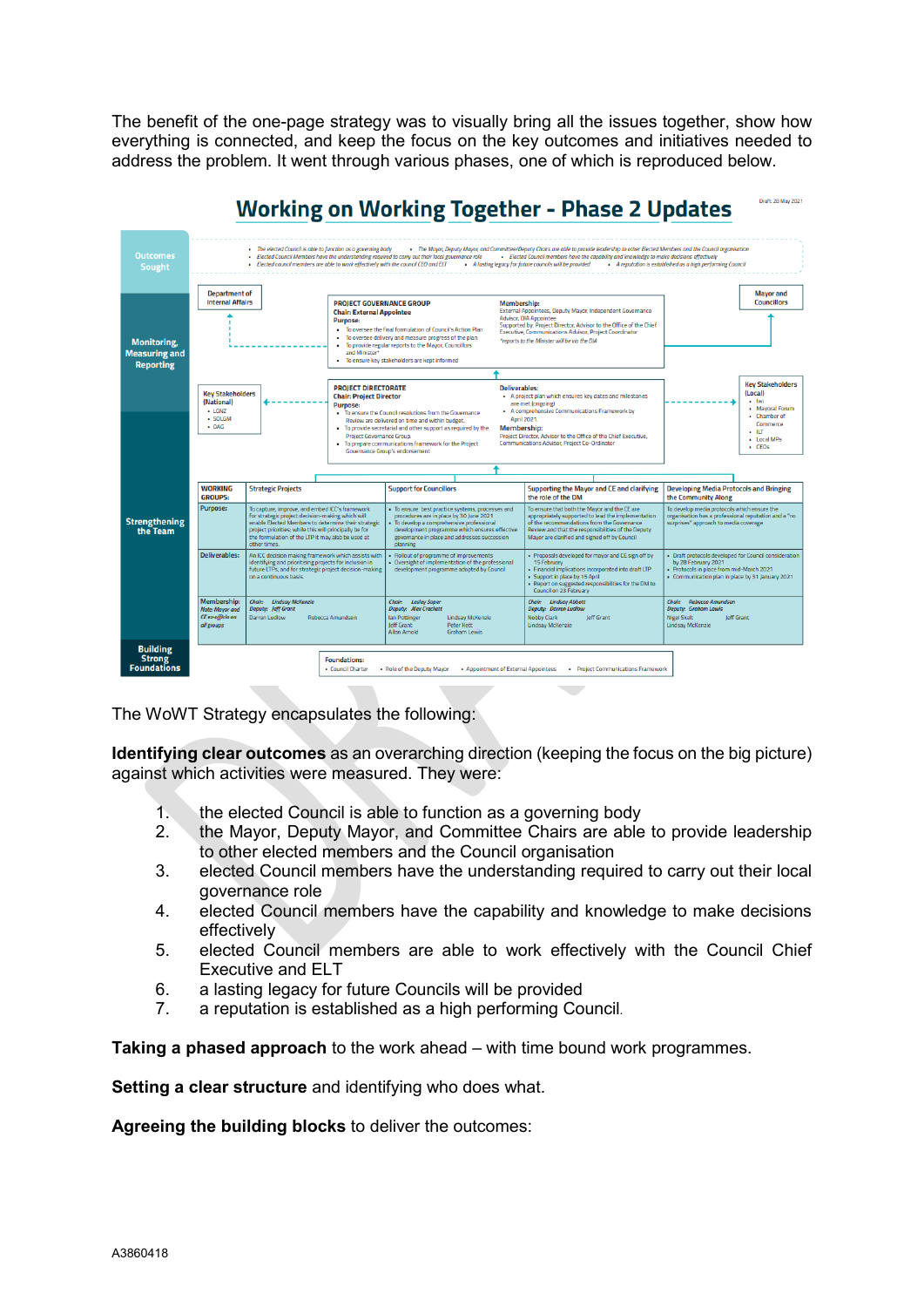- **Building strong foundations** through the appointment of two EAs, developing the role of the Deputy Mayor, creating a Council Charter, and having a strong communications framework in place
- **Strengthening the team** through putting in place Working Groups to address specific issues
- Measuring progress through monthly PGG meeting, the Risk and Assurance Committee, and regular reviews

It should be noted that a key element of the plan was the appointment of **Working Groups**. These were a mix of elected members, EAs, staff, and external support as required. Initially some were chaired by the Project Director, but at an early stage it was decided that it was more appropriate for either elected members or EAs to chair these groups

The project was governed by the **PGG** which was chaired by one of the EAs and included a representative from DIA. While it could not make decisions that bound Council, it was set up to ensure "stuff got done" and when necessary, make recommendations to Council through a monthly reporting process. Council accepted its recommendations without exception. The PGG also provided regular reports to the Risk and Assurance Committee.

Since December 2021, as part of the EAs' transition plan, the PGG is chaired by the Deputy Mayor and in addition to the original members, three councillors have been appointed to it.

## **Supporting Activities**

### *The Role of the Deputy Mayor*

Some initial work was done by the working group to come up with a Memorandum of Understanding between the Mayor and his Deputy. The purpose to the Memorandum was to set out how the two would work together collaboratively and the support the Deputy Mayor could offer at meetings and on a day-to-day basis. In particular, it clarified the Deputy Mayor's responsibilities around:

- leadership for elected members and the need to play a major role in addressing the leadership issues raised in the Thomson Report
- being available to assist the Mayor in meetings as needed
- building solid working relationships with the Chief Executive and ELT
- offering day-to-day support for the Mayor, including liaison with staff and community
- establishing a weekly meeting to share information and agree upcoming activities
- providing support with the Mayor's monthly report on attendances and activities.

While the Deputy Mayor signed the document, the Mayor was unwilling to do so. This was despite a great deal of effort being put into finding words with which the Mayor was comfortable. The Deputy Mayor subsequently withdrew from the Memorandum because of Mayor's decision not to sign and what seemed to be a deteriorating relationship between the two.

The Deputy Mayor's role has since "evolved". It should be noted that the Deputy Mayor at the outset had the support of all councillors to carry out this role and this has continued. As recently as April 2022, however, the Deputy Mayor notified Council he was going to resign his role, however he subsequently agreed to continue through to the October election. Despite the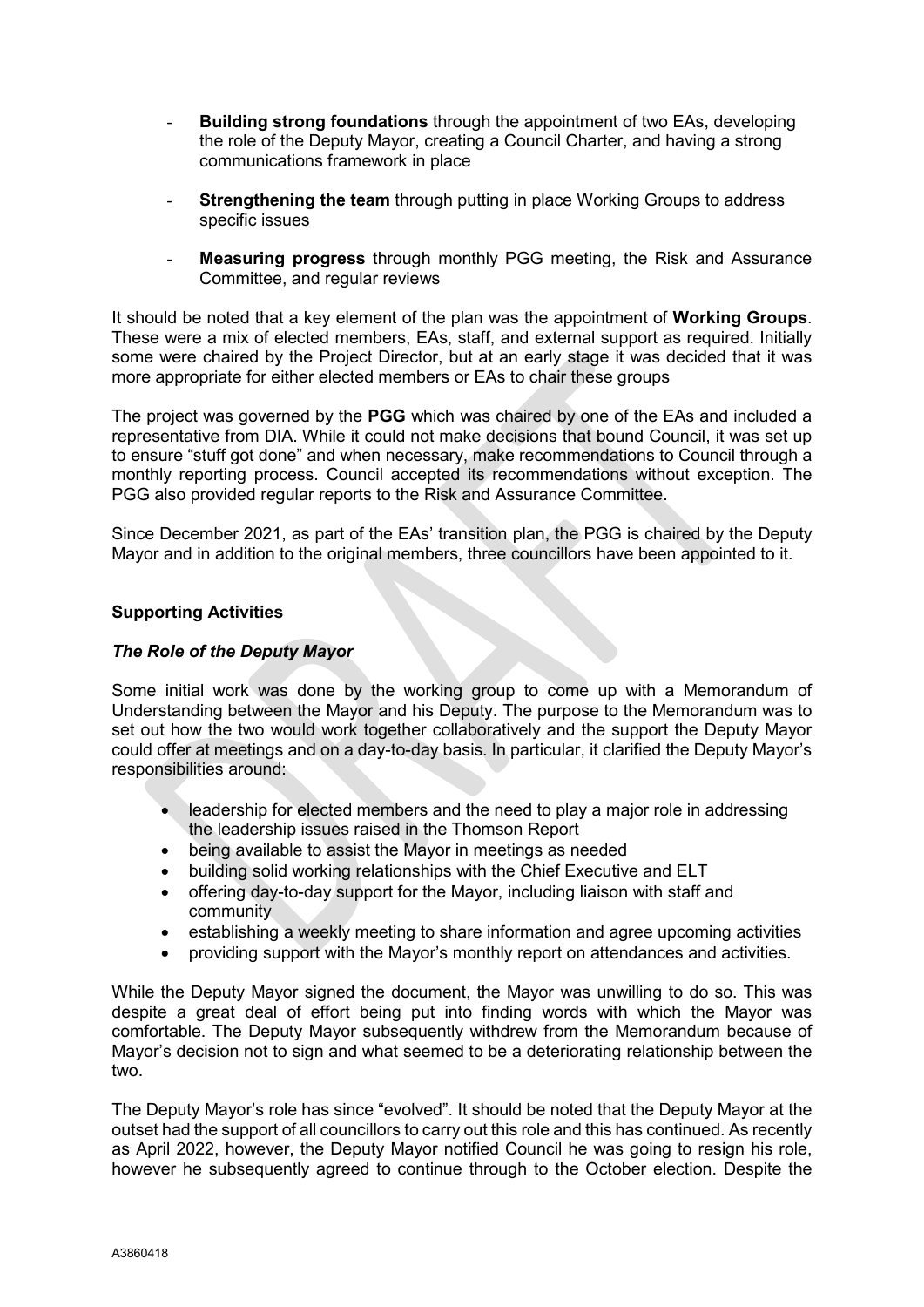ongoing challenges, the Deputy Mayor continues his efforts to build a good working relationship with the Mayor

#### *Communications to Support the Plan*

The Council recognised that a key part of the work to restore confidence was the need to communicate more clearly, openly and directly with the local community. At the time of the DIA letter, the Council did not have a strategic communications function in place, nor did it have a strong relationship with local media. Communications tended to focus on commentary from individual elected members rather than key organisational activities.

A communications strategy was put in place early on to support the WoWT strategy which set out the need for proactive information-sharing, agreed messaging and early release of documents where possible. As well as this, a communications framework was developed to identify wider activities the Council could take to improve communications with the community.

Despite the agreed strategy, the Mayor and some elected members continued to air concerns directly with the media which had a direct and ongoing impact on the Council's reputation and its ability to proactively share its own stories.

This approach commenced with the Mayor's decision to speak out against the Council resolutions despite having moved and voted for them on the previous day. It continued throughout the WoWT process.

Since this time, the vacant position of Communications Manager has been filled and a broader Communications Strategy prepared for the organisation.

#### *The Council Charter*

The Council Charter sets out a series of guiding principles for behaviour and areas of focus. It was formulated over a series of externally facilitated sessions during which the Mayor and Councillors were able to practise and develop collegial deliberation skills to come to a shared outcome.

Elected members have agreed their behaviour will be guided by the principles of professionalism, maintaining an open mind, collective responsibility, being engaged, being outcome driven, having trust and good faith in each other, respect, and kindness and decency. Their focus will be on: building constructive working relationships; strengthening Council Governance Leadership; and delivering on core Council business and projects.

# <span id="page-14-0"></span>**7.Progress reviews**

## <span id="page-14-1"></span>**7.1 Independent Survey (Impact Consulting) July 2021**

This report was based on an online survey completed by all 13 elected representatives (the Mayor and 12 councillors), as well as 11 employed people. Of the 11 respondents referred to as "employed", two were EAs, two were external contractors and seven were staff responses (including the Chief Executive, group managers and a small number of other relevant staff).

*Summary findings:*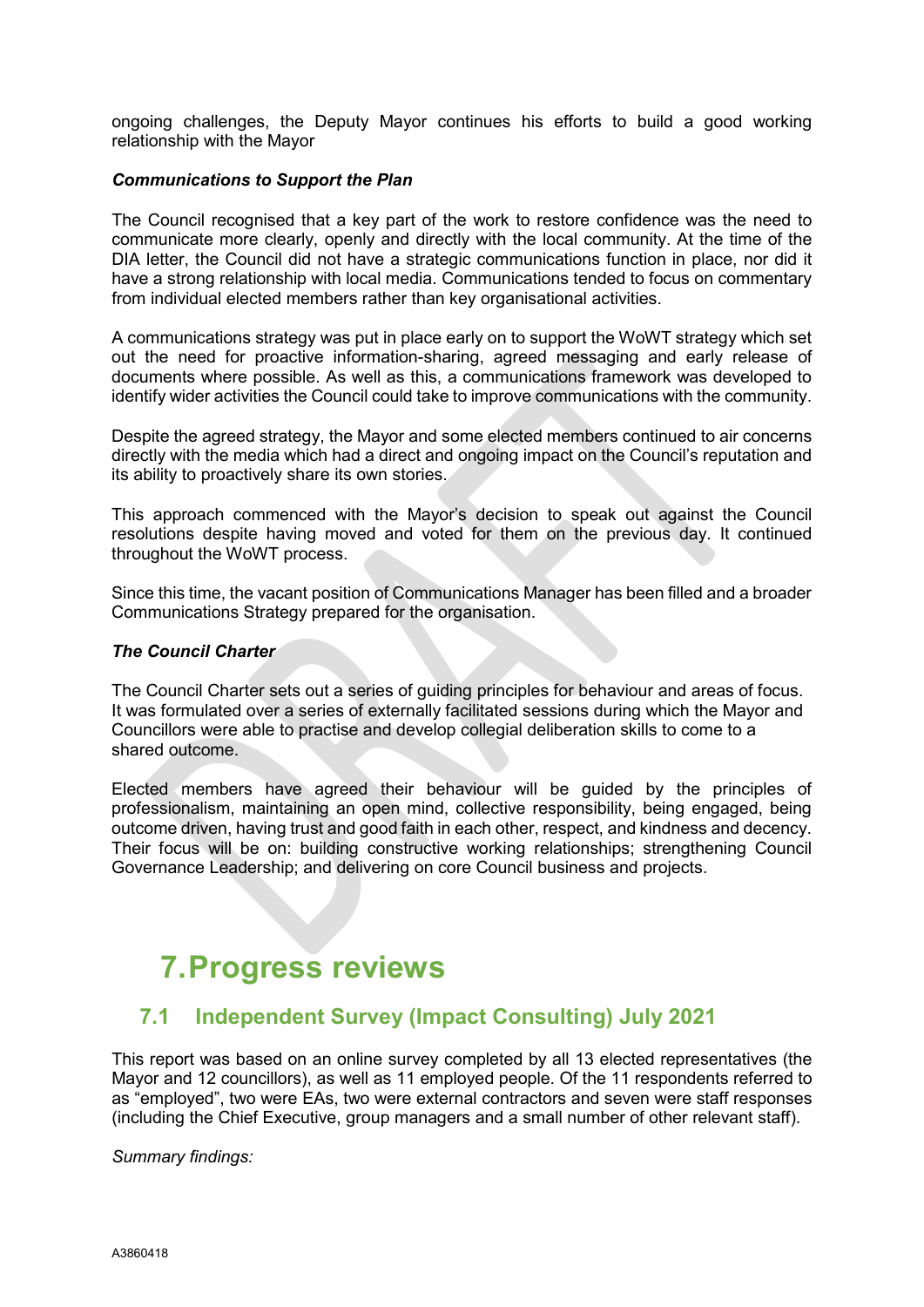Both elected representatives and employed survey respondents believe that there have been improvements in working together but remain frustrated at the lack of leadership and the ongoing challenges faced because of the Mayor. They also remain concerned about the disclosure of information to the media and the loss of top staff from council.

- 92% of "employed" respondents indicated noticeable progress towards 'strong unified governance and leadership' in the past six months.
- 45% of elected representatives believe there has been only a small amount of progress or superficial change towards having strong unified governance and leadership.
- The majority of elected representatives and "employed" respondents believe that ICC councillors have made noticeable progress in the past six months towards having "respectful working relationships, which uphold the Code of Conduct and maintain public confidence in council".
- There is a general feeling that issues are being monitored but not addressed.

# <span id="page-15-0"></span>**7.2 Six-Month Review (Richard Thomson) August 2021**

Richard Thomson's Six Month Review presented a positive view of progress since the External Appointees were appointed and the WoWT Action Plan was put in place. He suggested that success had been driven by taking a structured approach, combined with addressing some issues of Council culture. He particularly noted the success of the Chairs' Group and the appointment of a high performing ELT. He also commented positively on much-improved relationships between governance and management.

With regard to next steps, he suggested that the PGG remain in place, an exit strategy for the EAs be agreed, and the media position be addressed. Overall, he encouraged a structured approach alongside strategies to ensure the implementation of the council Charter.

This report suggested that the key challenges ahead were implementing organisational changes to capture the improvements (the what) and embedding a culture which reflects the values (the how). It recommended that the leadership of these changes needs to sit with those who can "make them happen" (the what) and lead by example (the how).

The six-month review is attached in the addendum as Document Three.

A modified WoWT framework and a transition plan for the EAs was put in place as a result of this review.

# <span id="page-15-1"></span>**7.3 Independent Survey (Impact Consulting) March 2022**

While the previous research (July 2021) also covered external appointees and eleven ICC staff members, the most recent research focussed solely on the elected the councillors and Mayor.

Survey responses were received from the Mayor and eleven of the twelve councillors. Despite a number of reminders, one councillor declined to respond, eventually citing privacy concerns as the reason.

The loss of one respondent means that in in 2022 each respondent represents 8.3%, while 2021 each respondent represented 7.7% of responses. As such, changes in the level of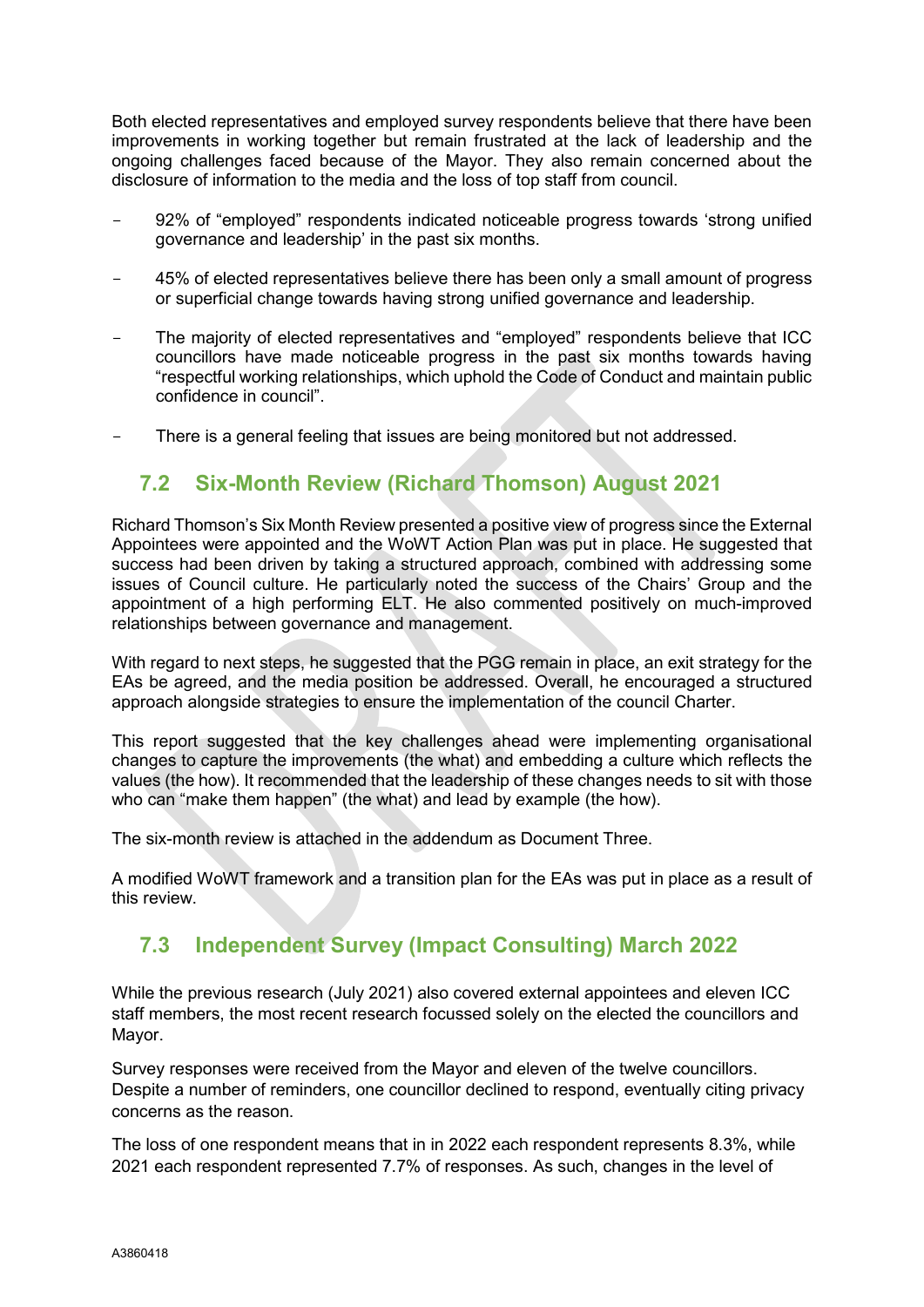agreement with the various statements of over 8% are more notable. Open ended questions were removed from the latest survey, other than final comments section.

#### **Overall Observations**

Overall, there was less notable progress within the period July 2021 to March 2022, than in the earlier survey covering January to June 2021. This is potentially due to the changes in the initial period being more obvious and giving a greater sense of progress.

Overall, there were fewer neutral responses than the previous survey. In general responses were also more tempered / less polarised (respondents were more likely to agree or disagree, rather than strongly agree or disagree with the statements) when compared the previous survey.

It is of note that most progress was made in the following areas:

- Councillors have a good working relationship with the CEO and senior management
- The relationship between the Mayor and the CEO has improved over the last 6 months
- Staff reports and material presented to Council, provide sufficient information to support decision making
- Council meetings are a space where I feel I can be open and honest
- I have a good understanding of what the appropriate channels and processes are for complaints about other councillor, the Mayor, CEO or Council staff (this was the area of largest increase in agreement).

#### **Final Respondent Comments Summary**

- Issues of absent leadership and diminishing input from the mayor are still very clear.
- There are themes expressed around lack of commitment to professional development and ingrained approaches or personalities.
- Block voting was identified as a negative by some and a factor which limits freedom to express personal views.
- Councillors are grateful for the work of the CEO and ICC staff.

# <span id="page-16-0"></span>**7.4 Residents' Survey March 2022 – Governance Questions**

A research company undertook a residents' survey for Council in March and April 2022. The survey took place primarily online, with supplemental street and phone surveys to ensure a representative sample. All population groups were well represented with the exception of younger males. 843 responses were received with a maximum margin of error of +/- 3.4% at 95% confidence.

Council provided the following statements on governance and people were asked to rate how strongly they agreed, where 1 indicated strong disagreement and 5 indicated strong agreement.

The statements that "the elected Council is able to function as a governing body" and "the elected Council members have the capability and knowledge to make decisions effectively" both received an average score of 2.1, which indicates disagreement. The statement "I think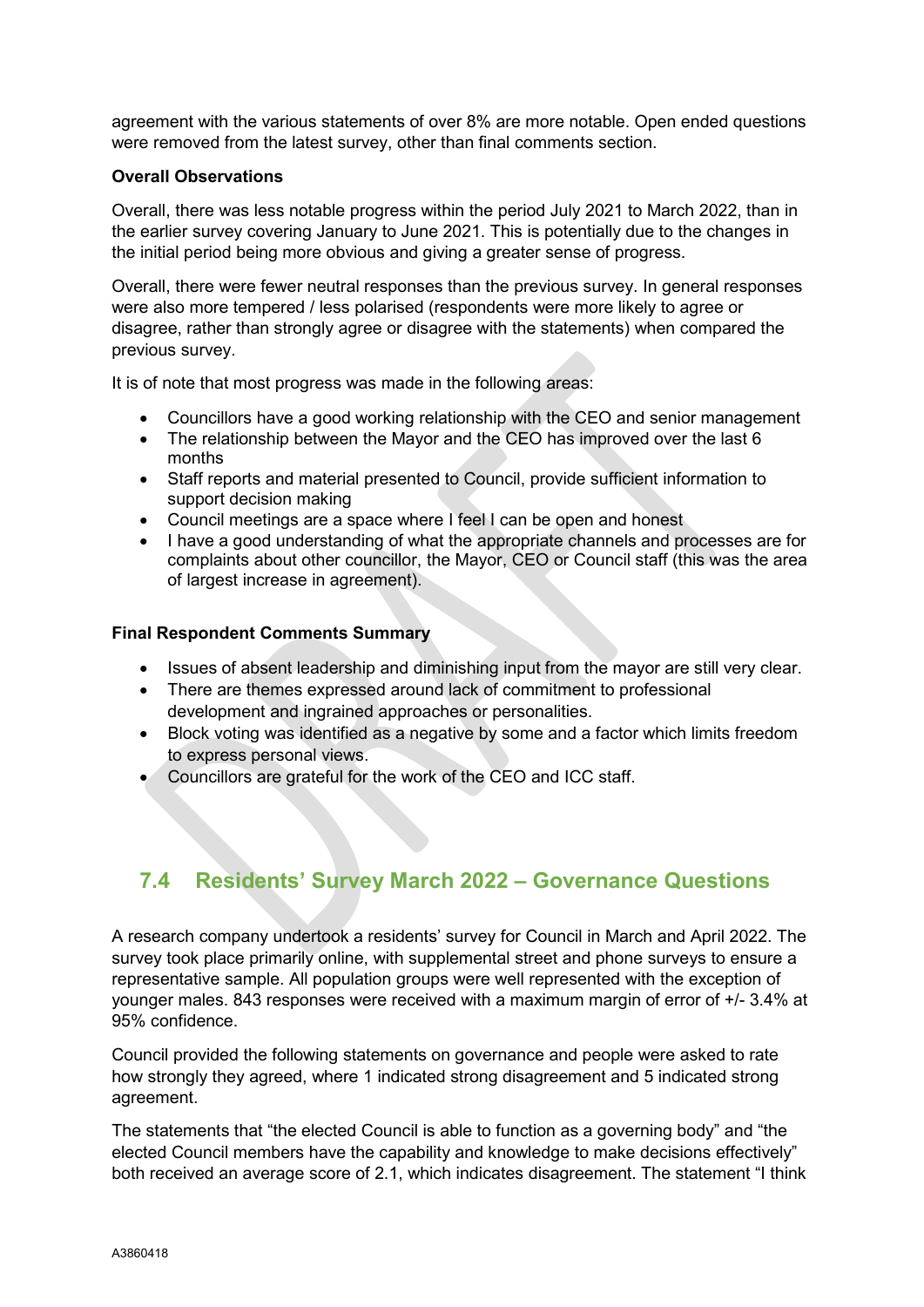that the Council is high-performing Council" received an average score of 1.9 which indicates a stronger level of disagreement.

The survey providers did note the limitations with the last statement, as respondents would not necessarily have the experience to compare one Council to another.

These are the first time these questions have been asked in the residents' survey. Repeating these questions annually, as is done in many councils, will be a good way to measure progress over time.

# <span id="page-17-0"></span>**7.5 Bruce Robertson Wrap Up Review February 2022**

## **Purpose**

This review was undertaken by the Council's Independent Advisor and Chair of the Risk and Assurance Committee, Bruce Robertson. The purpose of the 'wrap up' review was to ask councillors whether the WoWT programme had effectively dealt with the four issues they identified as affecting governance in September 2020. As noted above under "Council's response to the problem", the four issues identified were:

- 1. An absence of effective senior leadership among elected members
- 2. A low level of trust and respect between members, verging on instances of alleged bullying and threatening behaviour
- 3. The standard protocols on meeting and decision-making are neither well understood nor necessarily observed, and in some instances abused
- 4. The governance/management split is not understood reflecting a polarised view of the role and performance of the management

The 'wrap up' review sought to establish from an elected member and Chief Executive's perspective whether these issues had been addressed and resolved. Interviews were undertaken in February 2022. All elected members, bar one, the EAs and the Chief Executive were able to participate.

The reviewers noted their appreciation at the cooperation and openness of the interviewees. The following is the reviewers' summary of those 15 interviews

## **Context**

The reviewers observed that at the time of the interviews in February there were some stressors at a governance level:

- There were some challenges "living with the Long Term Plan" and pressures on developing the 2022/23 annual plan; and
- Some concern being expressed about the risks associated with the planned reduction in support of the WoWT programme (and especially support by the EAs) in the lead up to the October 2022 local body elections.

Concurrent with developing and implementing the WoWT programme, councillors noted there were some other matters which also affected the programme and which should be noted in this assessment on whether the issues of 2020 had been successfully addressed. These were:

• The resignation of then Deputy Mayor Toni Biddle from her role and from council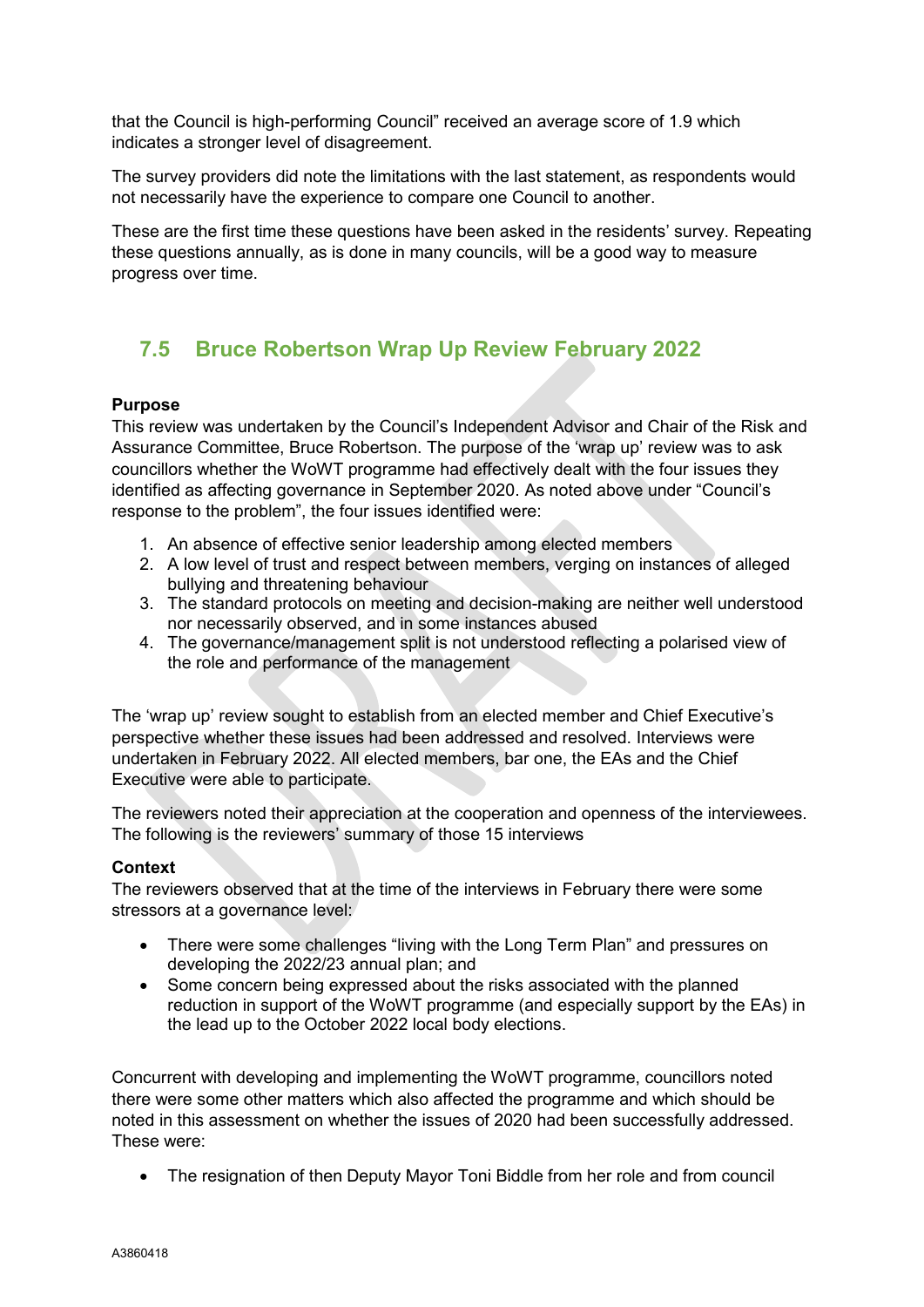- Moving to the current committee system
- Reconfiguring of the working and make-up of the Chairs' Group, with the permanent inclusion of the Chief Executive at the meetings and quick circulation of meeting notes to all councilors after each meeting
- Development of a permanent second tier of management by the Chief Executive

WoWT was seen to build on these changes, which remain and are seen as key to the current leadership capability within council

## **Commonly-held response themes**

The near unanimous and often first comment of interviewees was the continuing Mayoral "leadership void" is still very real. It was still felt and said as a political reality both within the chamber and general council business. The Mayor, however, continues to reject he is the reason for any "leadership void". He asserts that councillors and management do not appreciate the nature of his real leadership – centering on promotion and leadership through key issues, rather than the minutiae of Council day-to-day business.

In the near-unanimous view that the leadership void still exists, interviewees commented that:

- Sir Tim is an isolated mayor (more than just politically), which has especially been the case given his continuing position not to support WoWT
- The Mayor's inability to reach an understanding on working with the Deputy Mayor
- The Mayor's active media releases/commentary undermining the WoWT programme objectives

Almost everybody mentioned the word "work-around" with one person saying "leadership hasn't improved, but our work-around has been effective".

Hence, the WoWT programme is viewed as leadership operating with "work-around" arrangements.

Further clear (near-unanimous) messaging from interviewees included:

- Recognition of improved strength and performance of the ELT and standard of their reporting and advice, including their accessibility to elected members
- The value and contribution of the EAs personally and in showing "what good looks like"
- An improved atmosphere in the chamber.

But a near-unanimous concern, cautioning against the gains made, is the coming five months prior to the elections when the "training wheels", as the WoWT programme has been described, are removed.

More detailed comments, including those supportive of the progress made under the WoWT programme and those which raised concerns or cautions about the programme, can be viewed in the full Wrap Up Review included as an the addendum to this Legacy Report.

## **Overall conclusion**

The comments received are seen as consistent with the Impact Consulting survey carried out in March 2022. There is a majority who have a clear sense of gains made, but also with a slowing in momentum. The comments also reflect the ongoing long-term investment needed to maintain those gains – in part because of the conclusion of the W0WT programme and impact of an impending election.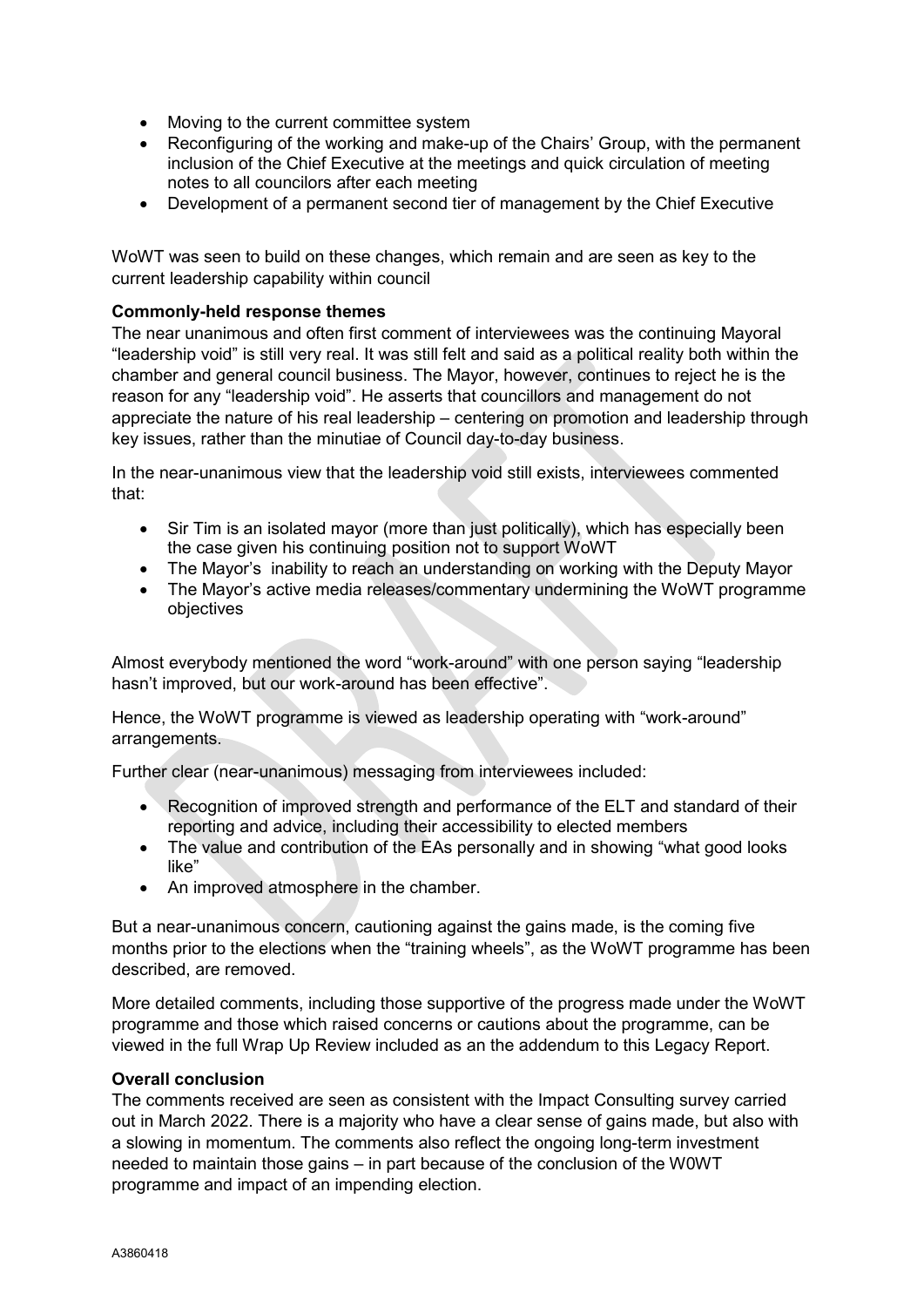The challenges of the four issues (outlined in the Robertson report) have largely been met. The obvious omission is a fully integrated leadership but, in the circumstance, a reasonable work-around has still enabled improved governance.

The WoWT programme and governance response has enabled an effective response to the issues:

- While all recognise they are coming off a low-base; and
- It is not realistic to aspire to best practice (due to the low base and Mayoral nonparticipation).

The conclusion warrants, even with the sense of heightened risk as the WoWT programme becomes business-as-usual (including future induction and communication) and upcoming elections, that council can move forward without the WoWT's overt support and demonstrate to the community that they can have great confidence in the core leadership/governance skills of the elected members supported by an effective executive leadership team

There will be political differences and issues, as there is now, but council has the tools and soft skills to navigate if they chose to.

# <span id="page-19-0"></span>**8.Finance and Risk**

# <span id="page-19-1"></span>**8.1 Cost Estimates**

On the basis of staff advice in December 2020 that the anticipated range of costs for the project were as follows:

- for the (then) seven months to 30 June 2021: \$250,000 \$310,000
- for the 12 months to 30 June 2022: \$320,000 \$420,000

Council signed-off the upper limits and resolved that the \$310,000 would be funded as unbudgeted expenditure from the general rate. The \$420,000 was to be included in the 2021- 2031 Long Term Plan. These amounts did not include travel costs nor internal staff costs.

The \$310,000 budget to June 2021 included budgets for the external appointees, work plan delivery, independent governance support and a 10% contingency.

The final out-turn in at the end of June 2021 was expenditure of \$243,000

## <span id="page-19-2"></span>**8.2 Projected Cost Out-turn – 2021/2022**

The 2021/2022 budget was set at \$399,000. At the time of writing, the projected out-turn at the end of June 2022 is \$315,000.

Overall, the EAs fees were some 24% of the total budget. This was lower than anticipated.

## <span id="page-19-3"></span>**8.3 Did We Get Value For Money?**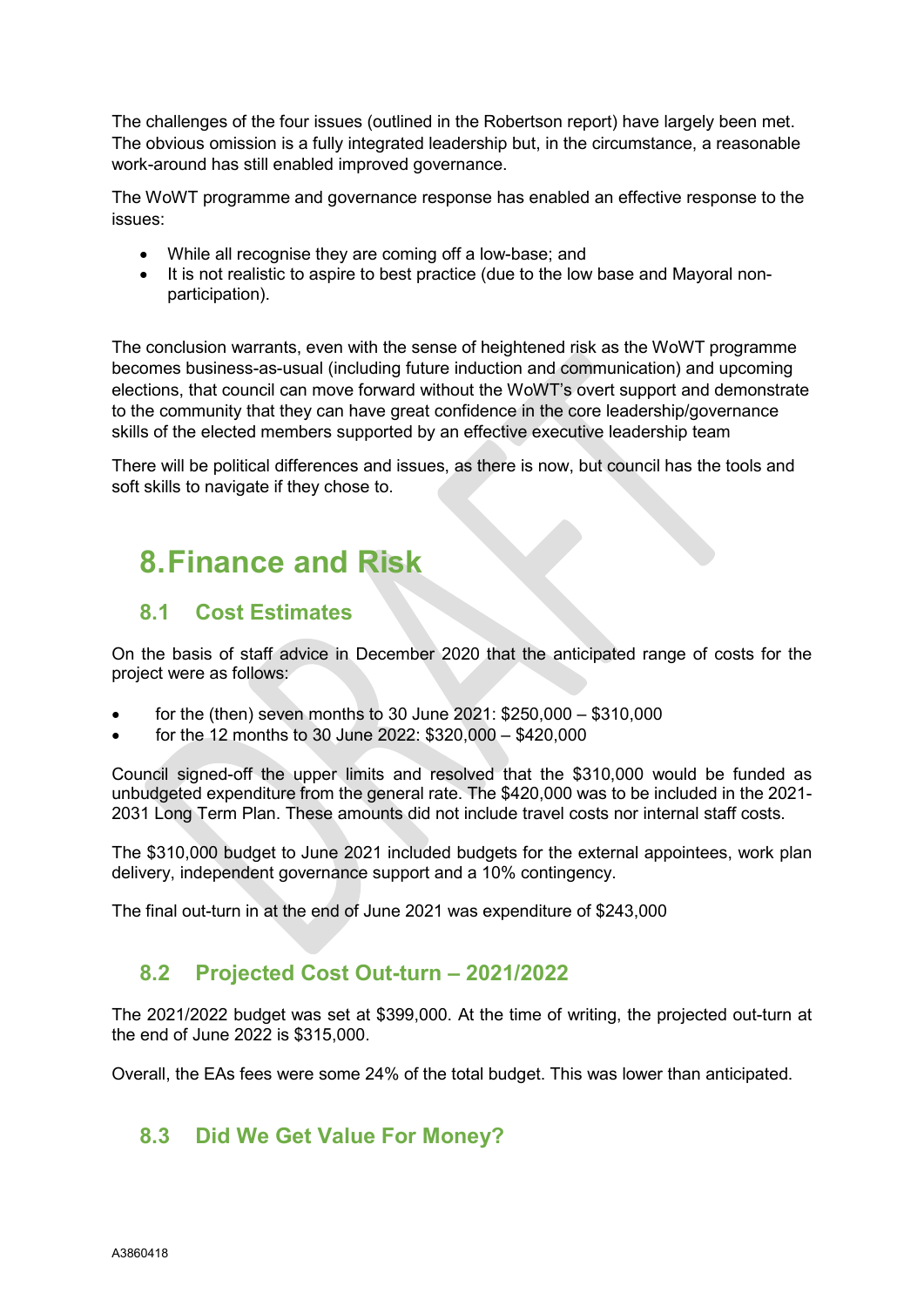As a project, the WoWT programme was about a response to externally recognised leadership challenges, rather than being developed through a business case process.

The programme sought to respond to the question of: how can the leadership undertake a programme that meets the external challenge? The approach to this question was to consider the options to address the issue and decide which one would be most effective.

The option selected (the WoWT programme) was first assessed based on its merits (it enabled existing leadership to address the challenges) with limited external intervention. The EAs were council-appointees to work alongside leadership. The programme budget was then developed and assessed against the outcomes sought, recognising there was limited choice for the Council.

Once the work was underway, there was rigorous monitoring of the budget on a monthly basis by the PGG.

The current projected out-turn is an actual cost of \$558,000 against a budget of \$570,000 to \$730,000. The budget did not cost (allow for) staff time which will not have been insignificant. Value for Money is assessing the costs against the benefits delivered.

There has been clear evidence that leadership of council has improved and can be sustained into the new triennium. There appears a reasonable chance of a return of a core of councillors at the October elections, there is a recognised strong management team in place and WoWT has included developing an induction and development programme for the new councillors.

Given where council leadership was at in August 2020, this represents value, and needed change, in a programme effectively costed and cost-controlled.

The approach adopted was assessed as probably the best economic cost option in contrast to a possible Commissioner-led solution or some form of greater external intervention. The internal intervention – represented by WoWT – has delivered the benefits that the existing leadership now has the chance of cementing in the gains.

To the extent that the programme was needed, it is asserted it represents value for money.

## <span id="page-20-0"></span>**8.4 Risk**

The project took a pro-active approach to risk management. The risk register was a standing item on the monthly PGG agendas and was also reported to the Risk and Assurance Committee at its quarterly meetings.

In March 2021, after mitigations, there were four high, medium/high risks, four medium, medium/low risks and one low risk. By early February 2022, there were no high or medium/high risks, four medium or medium/low risks and four low risks. The medium risks related to losing focus on the foundations of the strategy and work outputs not being accepted by council.

In March 2022, two new risks were added - one medium risk relating to Council's reputation together with a low risk that the focus on monitoring reduces when the PGG concludes its work and the EAs' tenure comes to an end.

Given the time in the election cycle, we believe that these risks in particular need to be closely monitored to ensure that there is no erosion of project gains.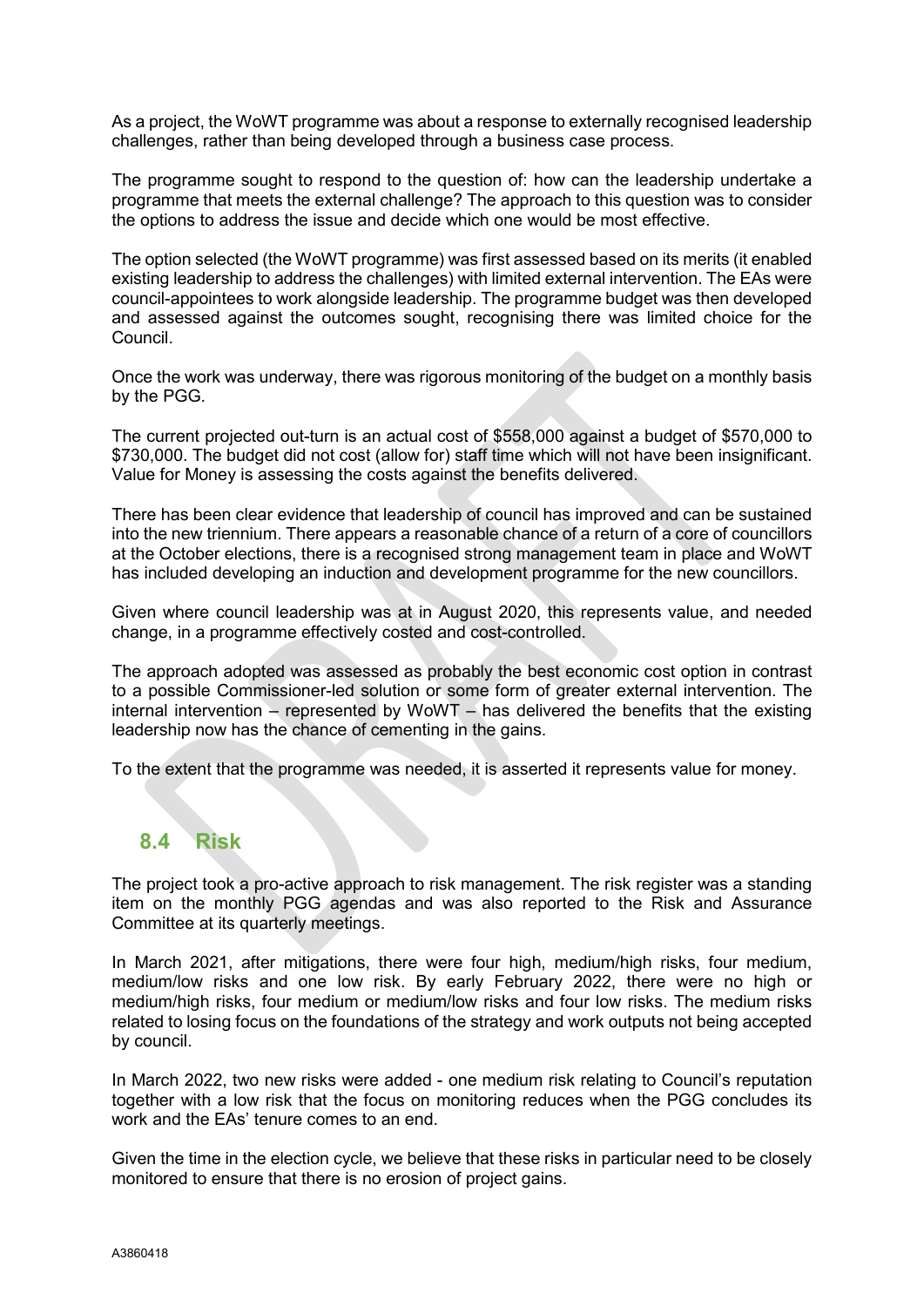# <span id="page-21-0"></span>**9.WoWT Final Stages and Outcomes**

As stated in "Council's Response to the Problem" above, the WoWT strategy (including the impact of the EAs) was reviewed through a combination of a further review (by Richard Thomson) together with an independent external survey (by Impact Consulting), with the results being presented to Council in September 2021.

As a result of this work, staff presented a report to the Risk and Assurance Committee on 15 November 2021 suggesting a plan to transition the EAs away from Council over six months or so in a way that maintained the progress that had been made to date, and enabled Council to continue to build its own capability. It was proposed that commencing 1 December 2021, the EAs hand over their responsibilities for chairing the Chairs' Group and the PGG to elected members, and rather than both attending Council and committee meetings, these are covered between them. This handover of responsibilities to the two deputy committee chairs has strengthened ownership of issues by this group.

From December, the EAs' role would focus on supporting, mentoring and process focused matters, with a final review being undertaken in March 2022 to determine the form of the final stages of the WoWT work, including EA continued involvement.

Council subsequently supported a series of resolutions to make this happen and at the time of writing this report, the resolutions are all being actioned.

## <span id="page-21-1"></span>**9.1 Did We Do What We Said We Would Do?**

After receiving the Thomson report in full, Council passed 28 resolutions. All but three were actioned. Two of the three related to unsuccessful attempts to put formal arrangements in place to guide the relationship between the Mayor and the Deputy Mayor. The third, which was to be a workshop to gauge progress, was replaced by a six-month review.

## <span id="page-21-2"></span>**9.2 Were There Alternative Approaches Council Could Have Taken?**

Council was advised in November 2020 that there was an option to request the Government use its powers under the Local Government Act 2002 to provide an external intervention. Under the Act, there are certain circumstances in which the Minister may use their powers to intervene and assist a Council with a matter – called a "problem". Of their nature, such interventions are irregular and discussion with the DIA would suggest there would be a very high bar for such action by the Minister.

Although this was given as an option, staff advised that it should only be considered if the Council could not agree it was capable, following the steps set out under the preferred option, to either improve governance generally or deal with a specific matter by reaching consensus during the development of the LTP.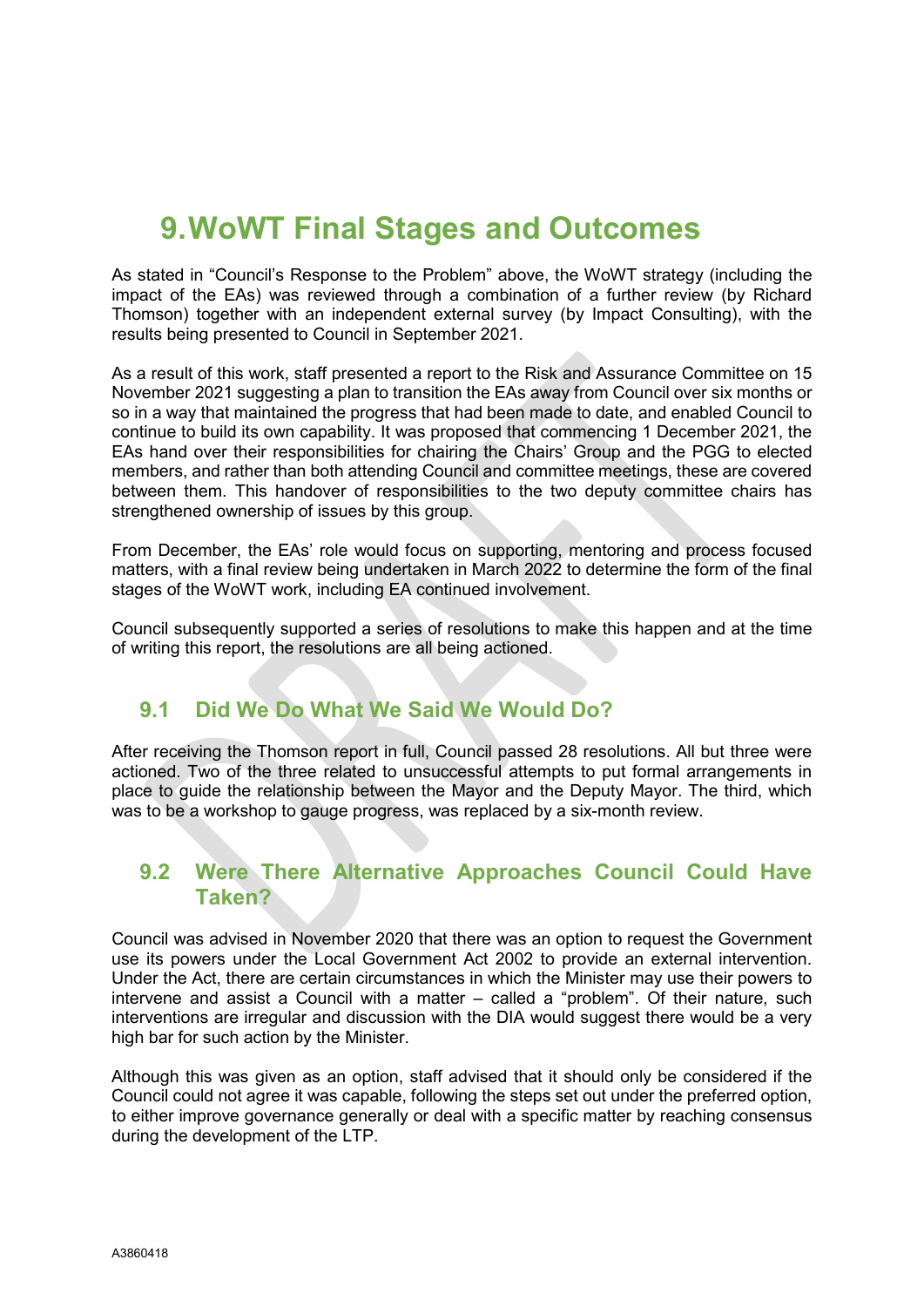The Council would have needed to self-fund any intervention by the Government. It is interesting to note that the four Commissioners appointed to Tauranga District Council earned \$1.1m in the year that they have served. This is similar to what a Mayor and 10 Councillors would earn, only split between four.

In the same report, the option of **accepting the status quo was discussed.** This option was based on Council deciding not to take further action. Staff advised that this would essentially involve retention of the existing governance environment and would mean Council would not be prepared to deal with the key issues it had self-identified and which had essentially been confirmed by the Independent Governance Review.

How this would be viewed by the ratepayers, Council's regional stakeholders and the Crown was seen to be speculative. Adoption of this option would have been tantamount to saying the Council is part of the problem, but deciding it would not be part of the solution.

The report to Council noted that it would be difficult to envisage this as a credible option in light of Council's self-assessment and resultant Independent Governance Review.

# <span id="page-22-0"></span>**10. Learnings**

## <span id="page-22-1"></span>**10.1 What Went Well**

In its broadest sense, the ICC's response to the issues raised by the DIA is an example of a group of governors and managers being empowered to recognise and address their own problems, formulate a plan to fix them, and stepping-up to achieve an outcome in the best interest of their community.

With the support of the EAs, ICC became a more functional governance group ready to deal with the issues in front of it as the business of council continued alongside the WoWT programme of work.

Key actions that enabled this outcome are as follows:

## **The appointment of External Appointees**

This was a first for local government and therefore somewhat of an experiment**.** While they were given clear Terms of Reference, the EAs had no voting rights around the Council table, nor did they have any delegated authority. They needed to influence, advise and guide, without making decisions themselves. Their reporting arrangements on a day-to-day basis were not specifically clarified, although they did have to prepare reports for the Risk and Assurance **Committee** 

The External Appointees became the lynchpin of the WoWT strategy for several reasons:

- Their skillsets were complementary
- While only one was resident in Southland at the time, the other had lived and held a senior role in the city for many years
- They were both skilled at using influence
- They brought different experiences and ideas to the table

Given the pivotal role they played we have reproduced below what the EAs themselves believe are the key learnings: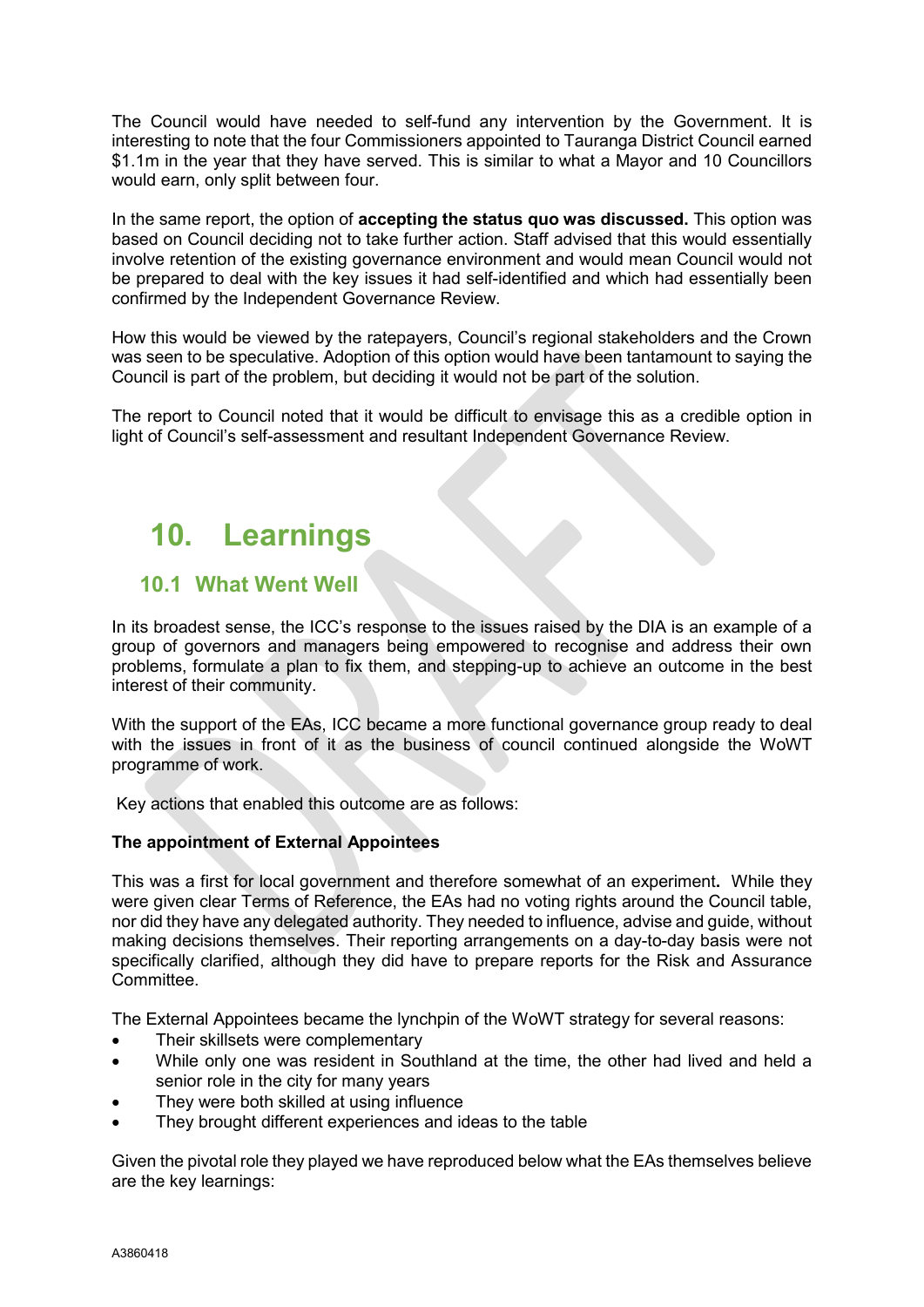- *"self-help is a better approach than an external intervention;*
- *"a lot of energy and commitment is needed by everyone;*
- *"outsiders can add value;*
- *"people who are motivated can change their behaviours;*
- *"there probably needs to be a central government level policy and/or statutory response to deal with situations akin to Invercargill's in the future."*

They also emphasised the following:

*"Over the past year or so Invercargill City Council has developed a suite of foundation documents, processes and tools to enable it to be a high performing organisation. In addition it has been learning and applying some soft skills which should contribute equally to performance.* 

*"It is imperative that these are not forgotten. They need to be kept alive, put in front of elected members, practised and applied. It would be so easy for people and groups to revert unless this occurs. Whose job is it? Everyone's – but Mayors and CEOs need to be the key champions".*

#### **The interface between governance and management is now well-developed and understood**

The original Thomson Report (refer to "Council's Response to the Problem" above) highlighted some concerns in this area. The way the WoWT strategy was framed meant that elected members and staff (with the support of the Chief Executive) worked together in working groups on a reasonably informal basis but with a shared purpose.

Similarly, the inclusion of the Chief Executive in weekly Chairs' Group meetings enabled free and frank discussions to take place and trust to be built. The sharing of notes from these meetings at pace with all elected members, as already mentioned, has been well received.

We believe the key learning is that governors and managers must work on understanding their own role, and that of the other. This is especially true in local government, where Chief Executives can have many "bosses". There are no set rules for this, but it doesn't happen by chance – it takes understanding, time and effort on all parts.

#### **The relationship between ELT and the Council is strong**

When this project started, there wasn't a permanent ELT in place. With the appointment of the current ELT, the elected members, and in particular the Committee Chairs, have been able to develop good working relationships with all members of ELT.

Access to the Chairs' Group also gave ELT the opportunity to develop constructive relationships and test their ideas out with council leaders.

An additional factor in the strengthening of this relationship is that the quality of advice and how it is presented has improved markedly over the last 18 months – both due to the ELT themselves but also the supporting work by the working groups.

The learnings are that these arrangements were encouraged from the commencement of their employment by the Chief Executive and supported by the WoWT structure – consequently the elected members have built trust and confidence in ELT.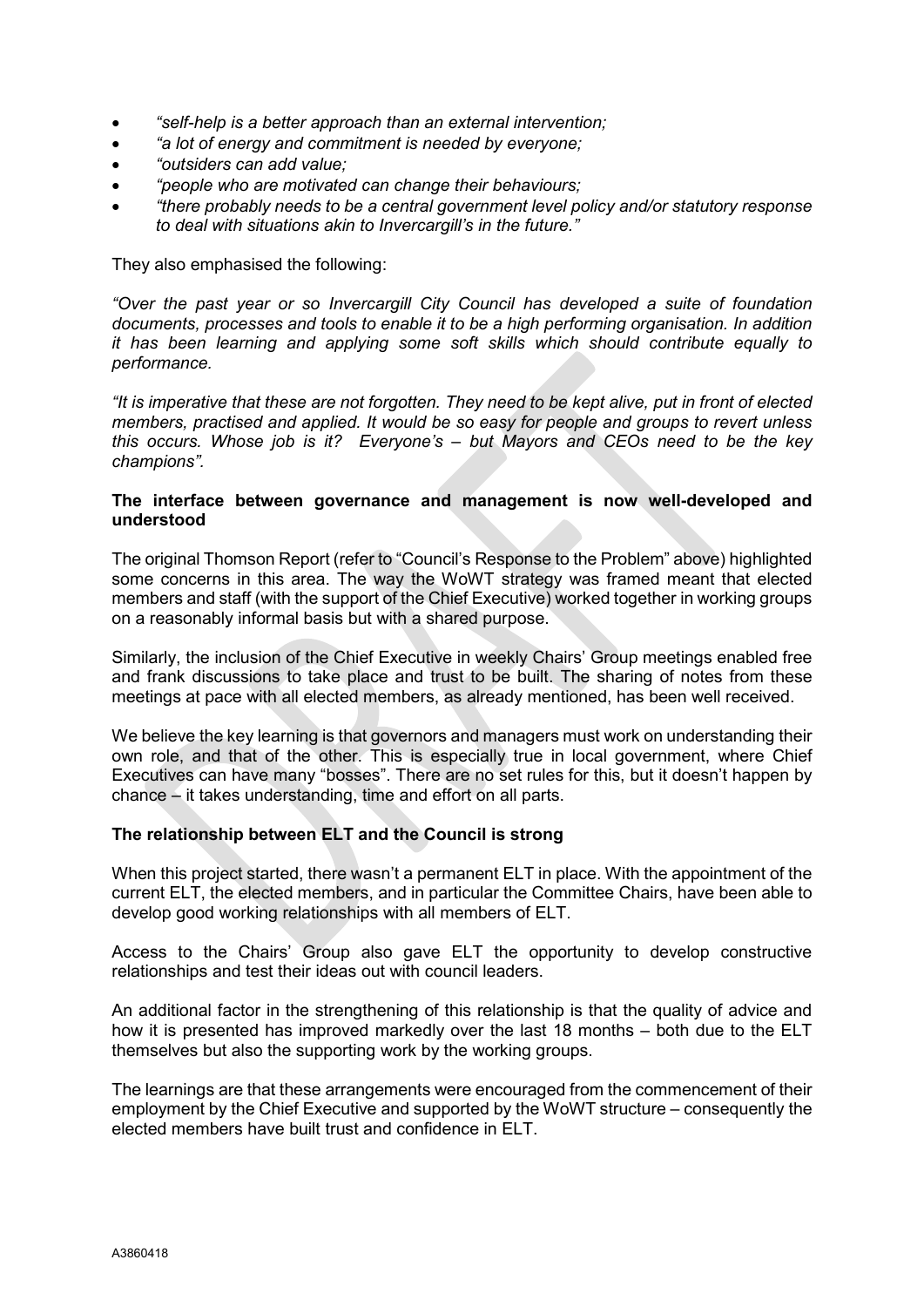### **The importance of soft skills is recognised – the "how" is as important as the "what"**

At the working group level, the importance of a positive culture was discussed as were the challenges of describing what that actually meant and how it could be measured. The exercise of developing a council Charter was the means by which behaviours were discussed. The process of developing the Council Charter was itself useful as it required respect, patience and forbearance from all participants.

#### **Communications and media – a new, more proactive approach is in place**

At the beginning of the project, the Council's relationships with local media were strained – as evidenced by the DIA letter. By taking a more proactive approach to sharing information, inviting media in for briefings and talking directly with key community stakeholders, the Council began to change its approach to media and communications for the better. This good base has been expanded upon with the recent development of a proactive communications strategy for the organisation.

#### **Relationship with DIA**

The relationship between Central Government and Local Government has always been challenging. By working closely with DIA through this process, a new relationship has been forged which will stand the Council in good stead as it moves forward.

#### **What further changes were put in place that have ongoing wider benefits for Council?**

#### • **Professional development (PD) programme for elected members**

While it needs further development, there is now a PD programme in place. Some sessions have outside facilitators (e.g. chairing meetings), others are delivered by staff (e.g. Council financial system). This will be invaluable for elected members of the future.

#### • **Induction programme**

Council staff are well on the way to developing this programme specifically for the incoming elected members post-election. They are also investing in making as much information as possible publicly available ahead of the election.

#### • **A high standard of reports and advice to Council**

One of the working groups placed a focus on this which is fundamental to a wellfunctioning Council. There is now a measurement system in place to ensure the quality of reports and advice remains of a high standard.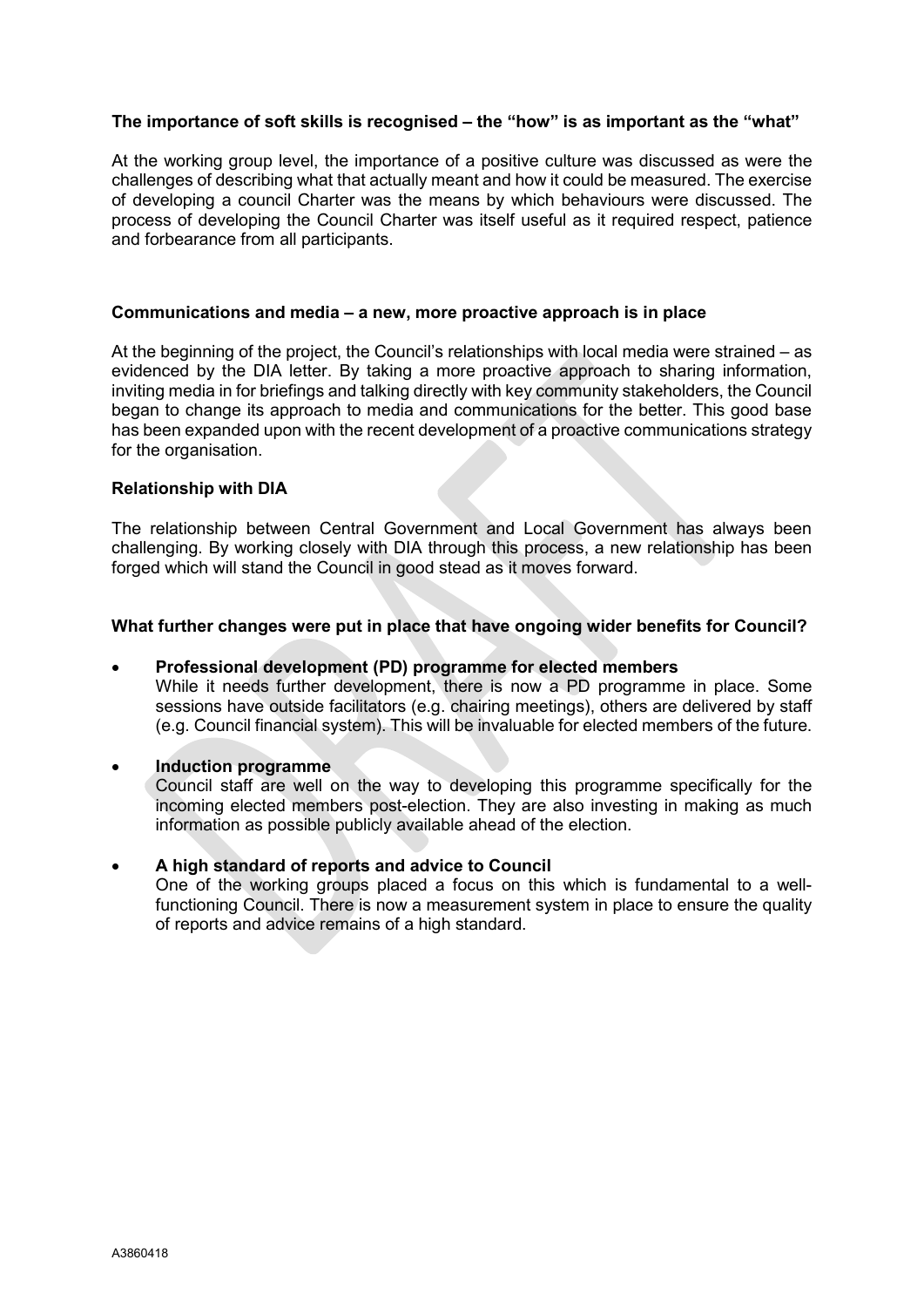# <span id="page-25-0"></span>**10.2 What Could We Have Done Better?**

#### **The Role of the Deputy Mayor**

Even though he had the support of all the councillors, without the support of the Mayor and good communication channels between them, the role of the Deputy was very challenging. We need to ask ourselves whether we could have provided more support in this area.

#### **Communications and Media Management**

A proactive approach to sharing information with the community on a regular basis was often stymied by the media's continued focus on personalities and commentary between individual elected members. During the WoWT project, recruitment was underway for a Communications Manager and therefore there wasn't a single person on-the-ground to galvanise elected members and ensure a focus on key issues. Support was provided to the communications team externally, but the need to have a champion for media and communications within the Council, who can also develop relationships and trust with elected members, is critical for success.

## <span id="page-25-1"></span>**10.3 Are There Learnings For The Sector?**

The wider benefits to Council outlined in the "What Went Well" section above (the need to work hard on "working together", the value of the EAs, the critical role of the Project Directorate and external advisers, and the need for measurement to track progress), and the views of the EAs outlined in the same section (the benefits of self-help over intervention, the energy required to succeed, the value of outside advice, the ability of people to change and the need for a national approach to solve similar problems) are all applicable to the sector.

Further learnings are as follows:

## • **A structured approach pays dividends**

This needs to include clear outcomes and regular monitoring of progress to ensure focus is maintained.

- **A simple plan provides clear focus** While this is a somewhat lengthy report, the essence of the plan was captured on one page, making it understandable and achievable.
- **A realistic budget is a good investment** The budget needs to be seen as an investment and should be formulated to cover external resourcing
- **Stakeholder engagement is important** Establishing good communication channels and positive working relationships with key, especially local, stakeholders pays off.
- **Communications aren't an add-on** For a programme of this nature, communications must be front and centre of what we do and there must be an adequate budget to support this happening.

## • **Leadership roles belong with elected members**

While success comes from elected members and staff working together, elected members (or EAs) need to retain chairing roles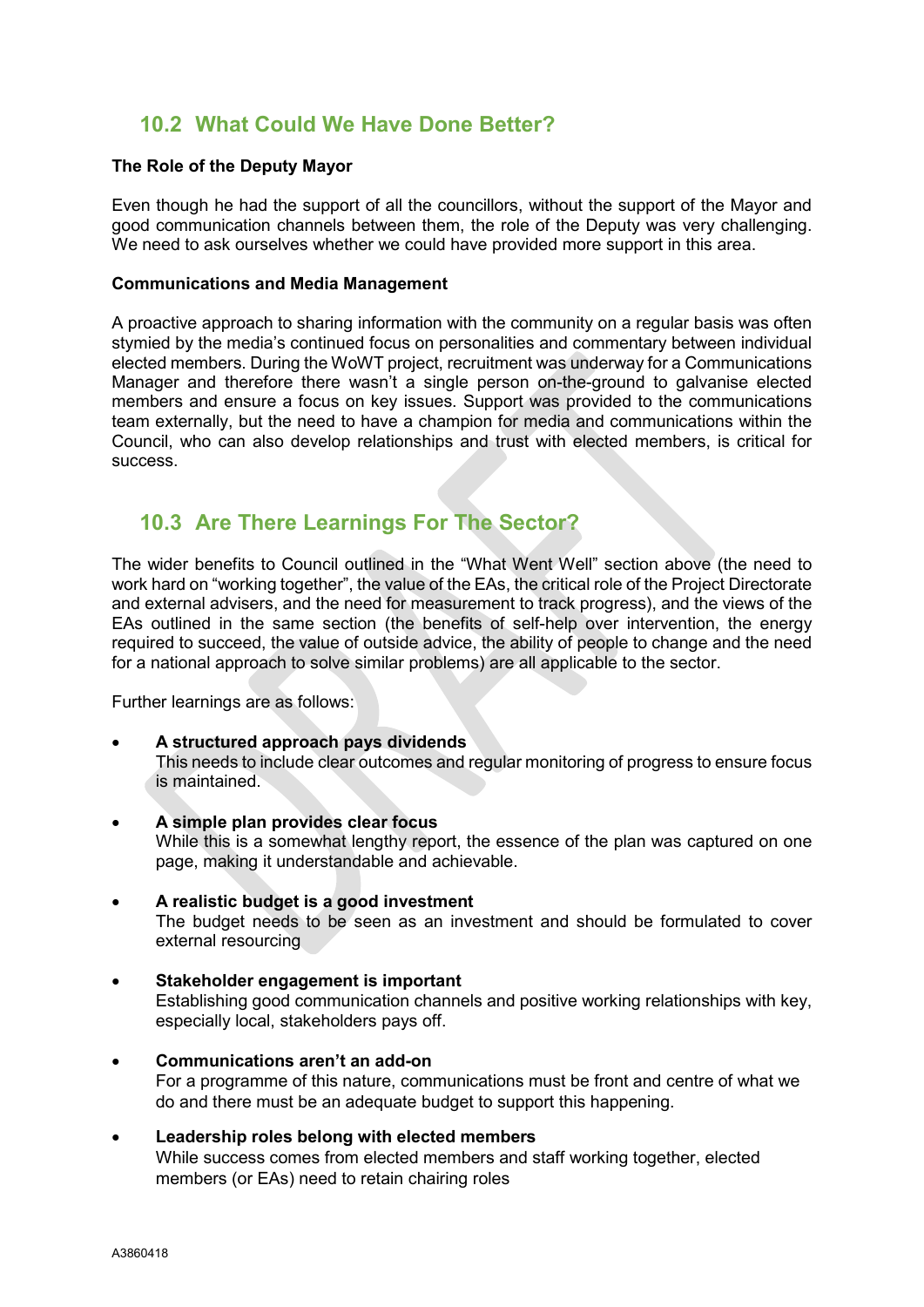- **Comprehensive Induction Programmes are vital** Particularly for first time Councillors, but also as a reminder for returning elected members an all encompassing inducton programme held at the very beginning of the term will pay dividends
- **Relationships with Government agencies are important** Working openly and collaboratively with government agencies creates a shared understanding between the parties and produces results.

## **Further Learning Opportunity**

In the section above "Were there alternative approaches council could have taken?", we canvass the available options at that time. Given the outcomes ICC has achieved by taking ownership of the then situation and developing their own toolbox to address it, the question arises as to whether some guidelines for Councils to identify "early warning signals" and how to address them would have sector wide benefits.

While outside the scope of the WoWT project, we would welcome working with DIA to progress this.